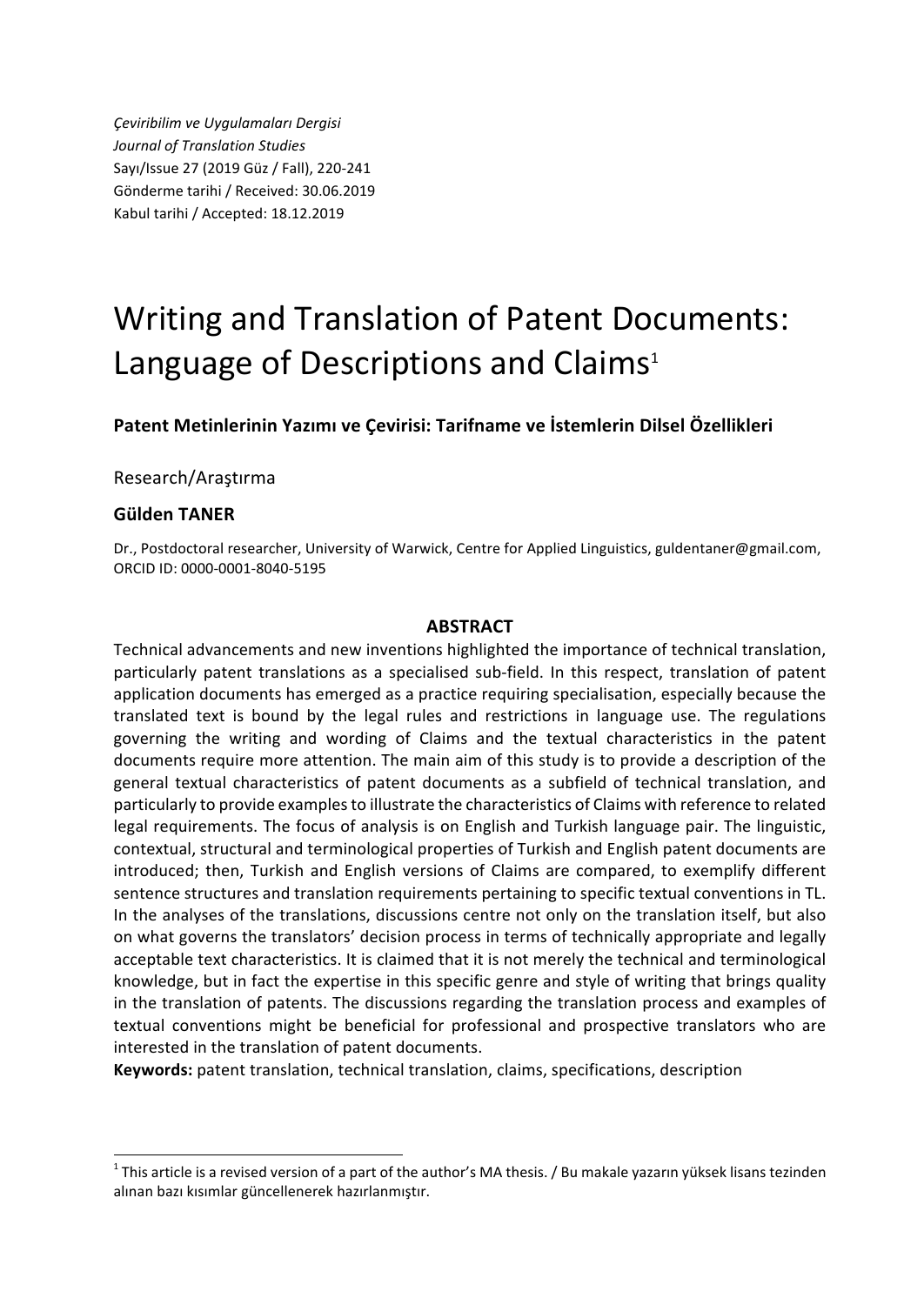## **ÖZET**

Teknik ve teknolojik gelişmeler ve yeni buluşlar, hem teknik çeviri hem de özelinde patent çevirilerinin önemini arttırmıştır. Bu bakımdan, patent başvuru dokümanlarının çevirisi, çeviri kuramcıları ve profesyonel çevirmenler tarafından, özellikle de bu çeviri metin yasal sınırlamalara maruz kaldığı için sıklıkla tartışılan ve uzmanlık gerektiren bir alan olarak nitelendirilmektedir. İstemlerin yazımı ve biçemi ile ilgili yönetmelikler yanında patent disiplinindeki metin geleneği, patent çevirisini özel dikkat gerektiren bir alan kılmıştır. Bu çalışmanın temel amacı yürürlükteki mevzuatla da ilintili olarak, teknik metin olarak sınıflandırılan patent metinlerinin genel özellikleri ile ilgili bilgi vermek ve özellikle de İstemlerin çevirisiyle ilgili örnekler sunmaktır. İlk olarak İngilizce ve Türkçe patent metinlerinin dilsel, bağlamsal, yapısal ve terimsel özellikleri açıklanmış, sonrasında örnek İstemler üzerinden patent başvurularının İngilizce'den Türkçe'ye yapılan resmi onaylı çevirileri kaynak metinlerle karşılaştırılmıştır. Bu sayede farklı yapılardaki İstem türleri tanıtılmış, aynı zamanda çevirisi için erek dildeki (Türkçe) patent metni geleneğinde kullanılan kalıplar örneklendirilmiştir. Kaynak ve erek metinlerin karşılaştırılması sırasında sadece çevirinin niteliği değil, teknik dil olarak yeterli ve yasal olarak kabul edilebilir bir metin ortaya çıkarmak için çeviri eylemini ve çevirmenin karar alma sürecini yönlendiren etmenler de değerlendirilmiştir. Buna istinaden, patent cevirisinde kalitenin teknik ve terminolojik bilginin yanı sıra özellikle bu metin türü ve yazım geleneği üzerinde uzmanlaşarak elde edilebileceği öne sürülmüştür. Bu makalede sunulan patent metinlerine dair incelemeler ve çeviri örneklerinin, alanda çalışan çevirmen ve çevirmen adayları için temel bilgi sağlaması açısından faydalı olması umulmaktadır. Anahtar Sözcükler: patent çevirisi, teknik çeviri, istem(ler), teknik şartname, tarifname

## **1. Introduction**

Although regarded as a secondary profession or just a part-time activity by many, translation has a vital role in every segment of life. Day by day, the need for translations that legal, cultural and technological affairs of modern societies brought about increased. One major part of the translation market is now dominated by translation of technical texts as the whole world is after keeping up with the state-of-the-art, which accelerated developments in science and technology. This entailed an increase in the use of specialised terminology and a load of translation work as every new technology is shared globally, either for the benefit of humanity or for commercial interests. The advance in technology paves the way for new inventions, and with every invention comes an international patenting process that calls for a specialised type of translation: translation of patents. This, in turn, introduces the need for professionals specialising in patent translation.

Patenting process involves writing of highly technical and terminologically rich reports; i.e. "patent documents" which provide the technical details regarding the invention in question. There are rules and restrictions governing the language that should be used in such documents; and these rules are set out by law (Daldeniz, 2004, p.96; Taner, 2011, p. 2). When protection is sought at an international level, translations are also bound by the rules specific to the patent documents in the target language  $(TL)$ . Therefore, patent translation can be regarded as an area of specialisation and expertise; and an industry growing day by day (Cross, 2007; Tsai, 2015). However, specific guides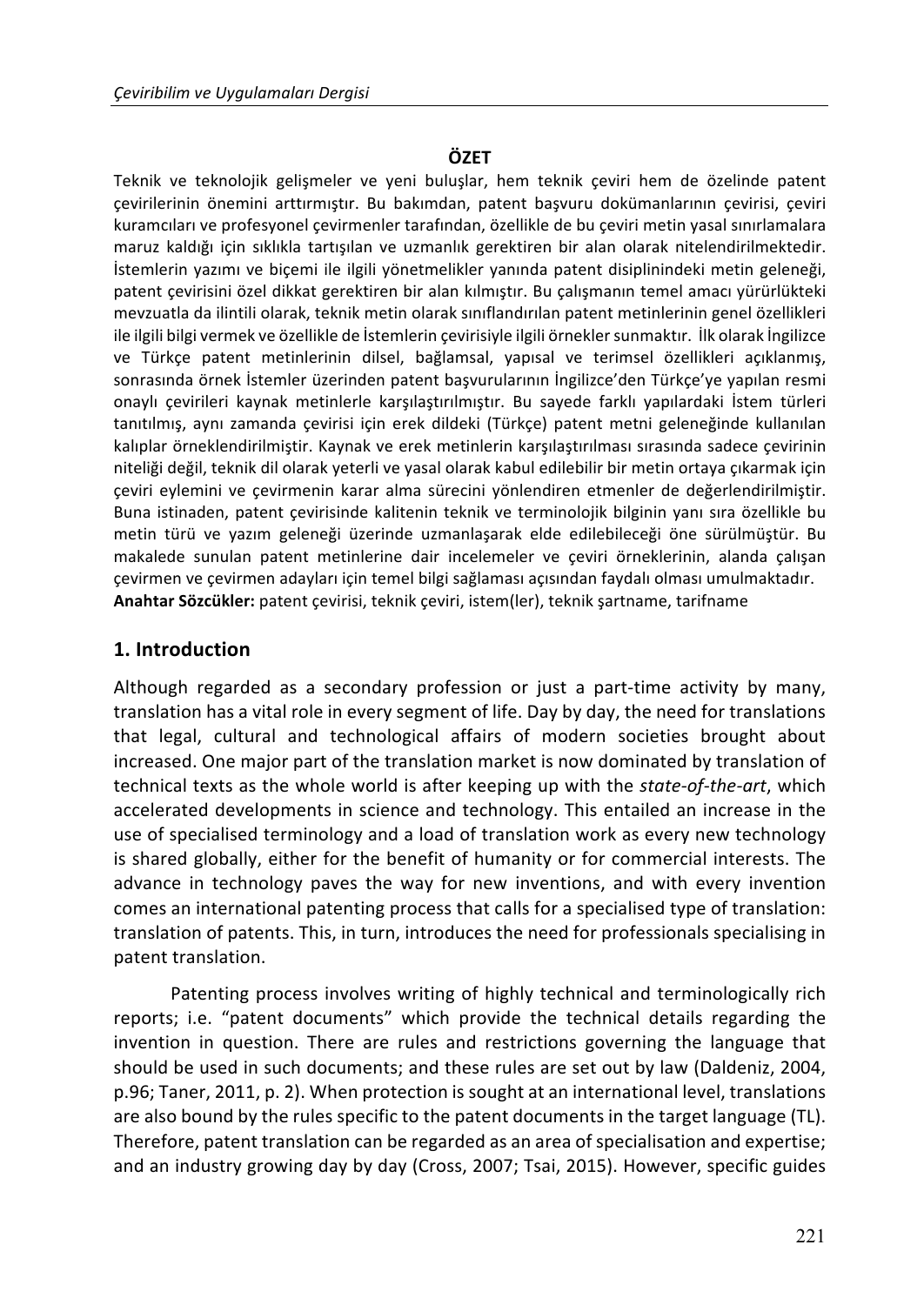detailing the language of patent documents in these languages or academic work devoted to the patent translation process are still relatively scarce.

The aim of this study is to provide a resource and patent translation guideline for translators and prospective translators through an analysis of Turkish and English language and translation conventions in European patent documents. For this aim, the researcher seeks to address the following issues: i) what the main textual components of a patent application are and what language characteristics each part of a patent document has; ii) why translation of these documents are considered to be in technical translation genre; and iii) what kind of terminological and structural restrictions govern the translation and writing process, especially of Claims, and how these affect translators' decision-making. The study claims that translation of patent documents should be considered as a separate specialized subfield of technical translation due to the distinct characteristics of the language used in each part of these documents and because of the specialized knowledge and strict textual/terminological conventions required in the writing and translation of these texts. In addition, the study asserts that writing of the Claims demands a more specific approach to translation since it is the part that defines the legal scope of protection; therefore, its translation has a direct impact in practice. It is suggested that it is not merely the technical and terminological knowledge, but in fact the expertise in this specific genre and style of writing that brings quality in the translation of patents.

In the light of these aims, patenting procedure, required documents and particular parts of these documents will be introduced first to set the background. A brief discussion on the theoretical stance will follow. Then, the focus will be narrowed down to "Claims" for the analysis section. Finally, language structure and restrictions regarding the sentence structure in Claims will be discussed though a descriptive analysis of Turkish and English examples.

# **2. Background**

# **2.1 Patenting Procedure**

A patent is a right granted to an inventor, to freely use and benefit from his/her invention (cf. Pasa and Benacchio, 2005; Carr, 2009; Hitchcock, 2009; Tankha, Bout, Fernandes and K.S., 2011). When an invention is made, in order to benefit financially from the advantages it brings and in order to protect the invention from being stolen, inventions and inventors are protected by law. This protection provides the inventor for a certain period with the right "to stop others from making, using or selling the invention without [their] permission" (Mimick, Smith and Thompson, 2005, p.119). This patent protection is also granted simply to encourage new inventions through the privileges it ensures for the patent holder.

In order for an invention to be granted a patent, it must be "patentable". There are different definitions by various authors of books on patents; although they vary in terminology, the word they converge on is "new", i.e. "novel". The European Patent Convention defines patentability in Article 52, Paragraph 1 where it states "European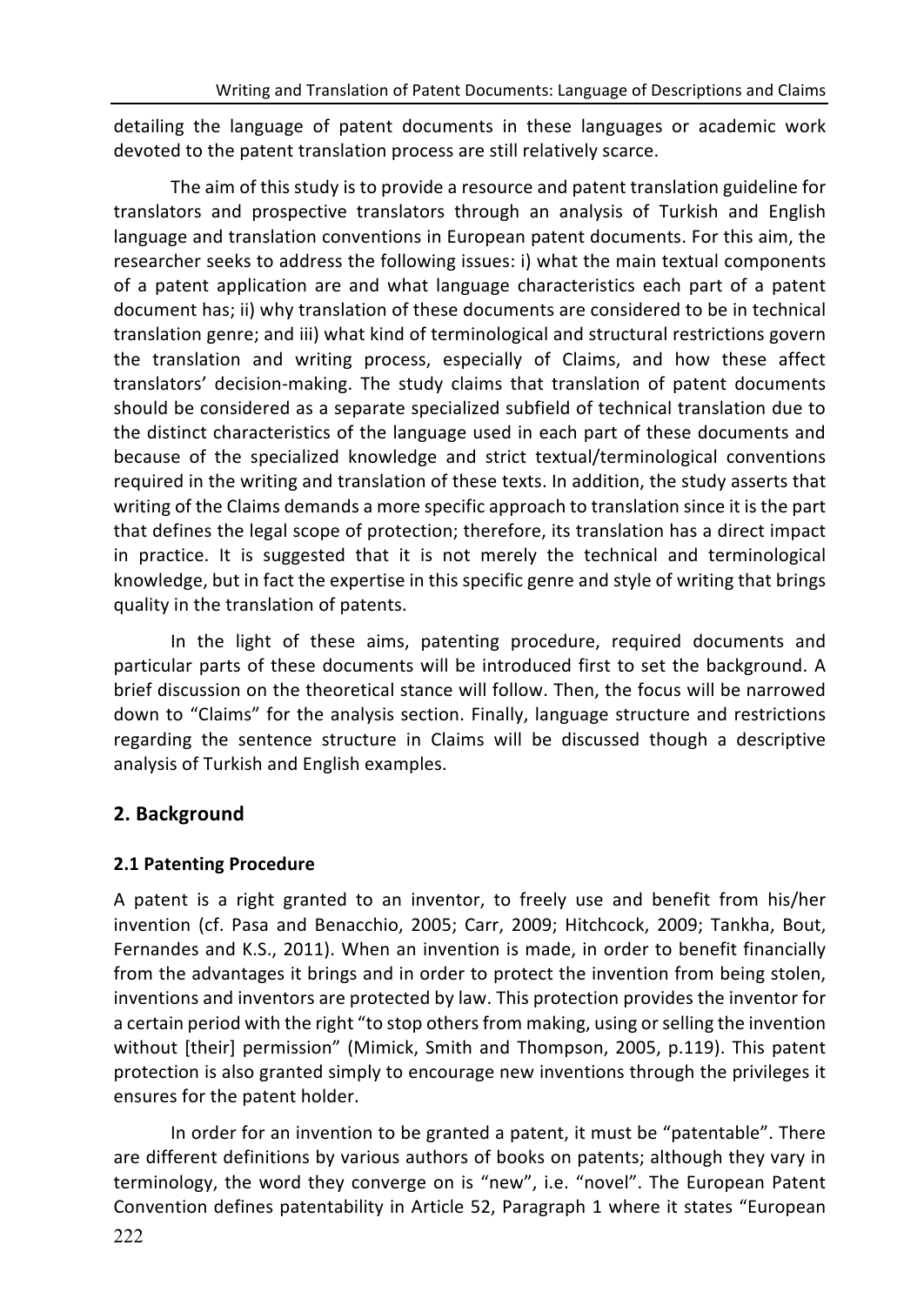#### *Çeviribilim ve Uygulamaları Dergisi*

patents shall be granted for any inventions, in all fields of technology, provided that they are new, involve an inventive step and are susceptible of industrial application" (EPC 14th ed., 2010). Chapter 1 in Part II of EPC is on patentability issue and covers the articles pertaining to novelty, inventive step and industrial application (Articles 54, 56 and 57 respectively). Therefore, novelty can be regarded as the key issue in patenting, and this is also the guiding and restricting factor in sentence construction in the translation of Claims – which will be elaborated on in the following sections.

If an inventor considers his/her invention to be patentable under the abovementioned terms, then s/he applies for a grant of patent. The first thing the inventor has to do is to decide the region s/he wants his/her intellectual property to be protected. Depending on the type of and the area s/he intends to use the invention, s/he may apply for validation in one or two countries, or s/he may seek a wider protection in multiple countries. In other words, patent applications can be done at national level; i.e. the invention will not be protected outside the designated country; or at international level, with protection in multiple countries or global protection. There are many international organizations related to the protection of inventions and patent rights globally, such as World Intellectual Property Organisation (WIPO) which grants international patents, and other regional offices such as European Patent Office (EPO), the United States Patent and Trademark Office (USPTO), and the Japanese Patent Office which are the leading three in the world, each issuing patents valid within their own territory (Ascheron and Kickuth, 2005, p.225).

Turkey is both in the territory of WIPO which grants patents under Patent Cooperation Treaty (PCT); and also in the territory of EPO established by European Patent Convention (EPC 1973: Article 4, Paragraph 1). For this reason, WIPO patents (WO) and EPO patents (EP) are the ones validated most in Turkey. Moreover, nearly all of the patent translations from English into Turkish in Turkey are carried out under the implementing regulations of Decree Law No. 551 Pertaining to the Protection of Patent Rights<sup>2</sup>. Both types of applications require similar documents as these are aligned processes. In Turkey, the number of EPs listed in Turkish Patent Institute search database far exceeds WOs; therefore, as a more common type, European Patents will be under investigation in this study.

## **2.2 Patent Documents**

In the first step of this application process, the applicant should provide necessary documents to EPO (EPC 14th ed., 2010, Article 78), which include:

- 1) Request for Grant Form
- 2) Description
	- a. Title
	- b. Technical Field
	- c. Background Art
	- d. Summary of the Invention

 $2$  Patent Haklarının Korunması Hakkında 551 Sayılı Kanun Hükmünde Kararname (KHK 551)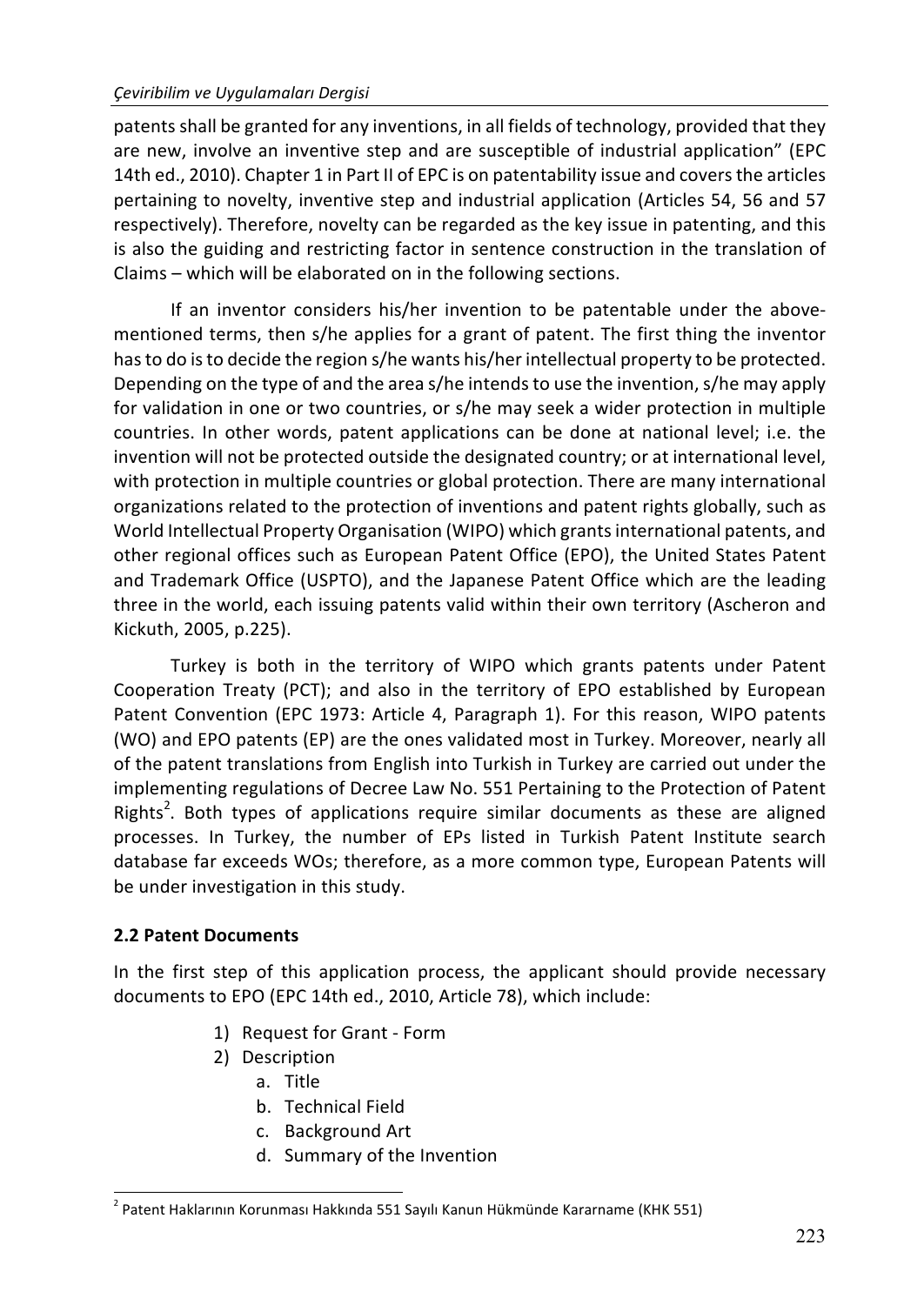- e. Brief Description of Drawings
- f. List of Reference Numerals
- g. Detailed Disclosure of the Invention
- 3) Claims
	- a. Independent Claims
	- b. Dependent Claims
- 4) Drawings
- 5) Abstract

These documents are the main components of an application. The draft description, Claims and abstract are examined, and revised documents are published after the grant of patent. As these are the main documents in the patent application procedure both before national and before international authorities (Daldeniz, 2004, p.40), drafting of these documents are subject to a predetermined "template". Due to the fact that the writers of these texts have to follow a certain path determined by legal texts, these documents are regarded as one of the text types where text traditions are seen most (Göpferich, 1988, as cited in Daldeniz, 2004, p.65).

Once a patent is granted, the inventor will seek validation in designated countries; i.e. a patent granted at European level "has to be converted into a national patent in each state for which protection is desired" (Harhoff et al., 2007, p.4). This condition may, in accordance with the national regulations in force, require translations into the official language of the designated country. In Turkey, a Turkish translation of the patent documents is required [Article 12, in the Regulation on the Implementation of European Patent Convention Pertaining to the Grant of European Patents in Turkey (as revised on 22.05.2008)].

Before going further on the issue of translation, the characteristics of these patent application documents will be defined in the next section. As the forms (the first document) are not translated into Turkish, they will not be introduced in detail. However, the other documents necessary for national validation - which can be listed as the description, Claims, drawings and an abstract - have to be translated into Turkish and this translation is accepted as *the quthentic text* in case of disputes. The importance of translation and the liabilities it brings about will be further elaborated on at the end of this section under "Role of Translation"; prior to these discussions, the texts translated in the validation procedure will be introduced below.

## 2.2.1 Description

The description of invention is the part where the applicant describes his/her invention in detail, by adding illustrations and diagrams, s/he makes clear how a process or object functions or what it looks like (Mohan, 2011). In simplest terms, Article 83 of the EPC requires the invention to be disclosed (i.e. described in detail) in a manner sufficiently clear and complete for it to be conducted by a person skilled in the art. Rule 42 in the Implementing Regulations to the Convention on the Grant of European Patents outlines the components of the description as below: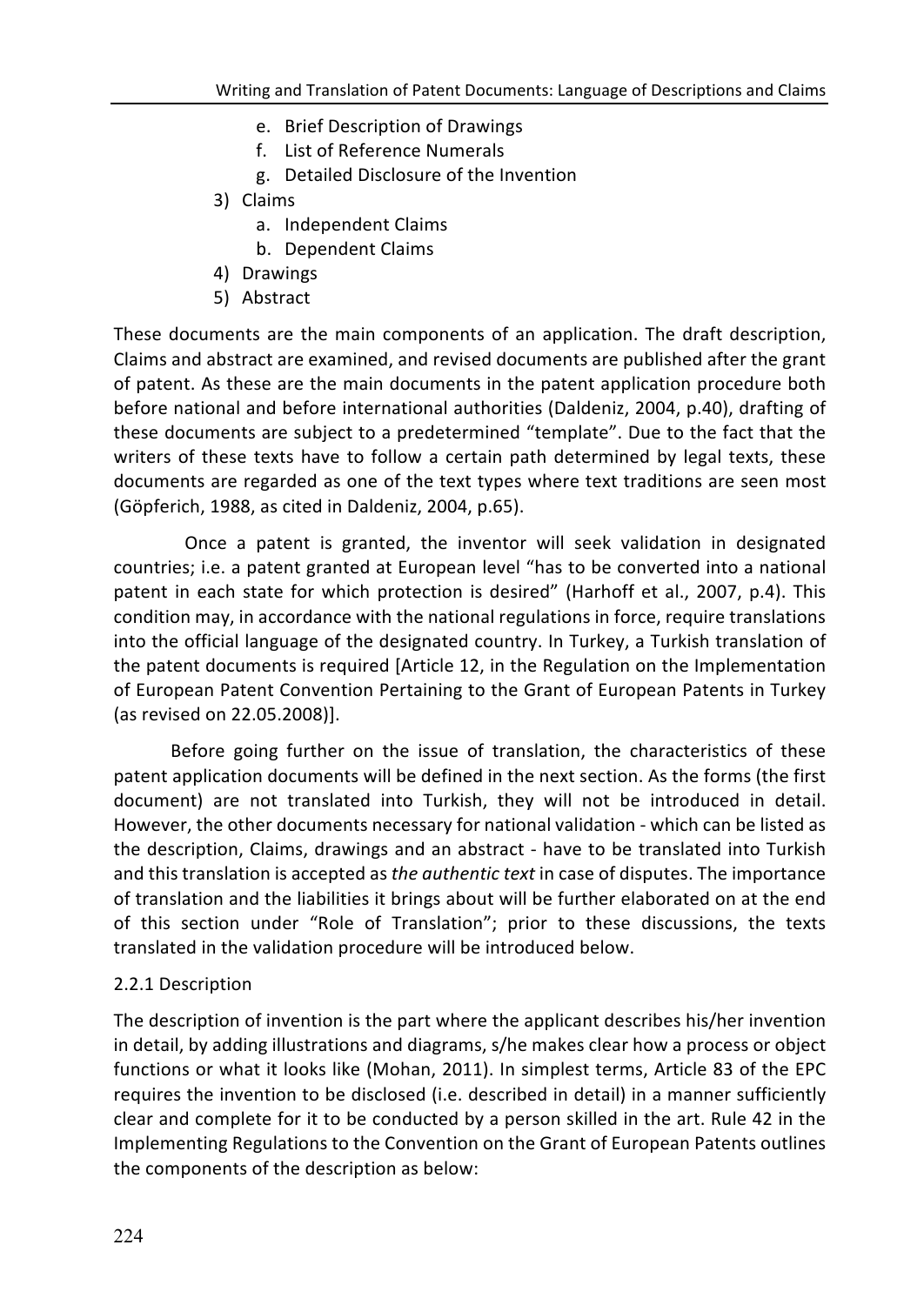(1) The description shall:

(a) specify the technical field to which the invention relates; (b) indicate the background art which, as far as is known to the applicant, can be regarded as useful to understand the invention, draw up the European search report and examine the European patent application, and, preferably, cite the documents reflecting such art; (c) disclose the invention, as claimed, in such terms that the technical problem, even if not expressly stated as such, and its solution can be understood, and state any advantageous effects of the invention with reference to the background art;

(d) briefly describe the figures in the drawings, if any;

(e) describe in detail at least one way of carrying out the invention claimed, using examples where appropriate and referring to the drawings, if any;

(f) indicate explicitly, when it is not obvious from the description or nature of the invention, the way in which the invention is industrially applicable. (EPC 14th ed., 2010)

*Title* is the first component of a description, which gives information about the field of invention and the specific advantage it offers. Zerling (2010) defines the title as "a technical description of the invention" and notes that it is usually made up of technical words used in the opening part of Claims.

*Technical field* is the part where the area the invention related to is defined (Implementing Regulations to EPC, Rule 42, 1a). In writing the description, the applicant shall specify the technical field to which the invention relates in this part of the description. The technical field can easily be recognised and identified by someone experienced in patent document writing and/or reading.

*Background Art* section (also referred to as *Background of the Invention*) introduces the previous developments in science and technology that form the base the invention builds up on. This section generally includes references to patent applications and patents that were previously published in the same technical field and summarizes the ways this background art had to be improved. This section also provides justifications for the novelty of claimed characteristics of the invention, while constituting the grounds of evidence as to why the invention is advantageous over the *prior art*. Here, state of the art in the specific field the patent protection is sought is introduced, i.e. information about what is currently known in technology is provided first. After this introduction, the technical features of known art is described in detail so that the deficiencies of the prior art are seen, and the advantages the invention brings can be better noted. After this technical information part, the disadvantages of the prior art is discussed. The background art section may also include references to previous patents and patent applications, if there are any.

*Summary* of the *Invention* is not a compulsory part; this section is a general overview of the patent application and implication of the technical problem to be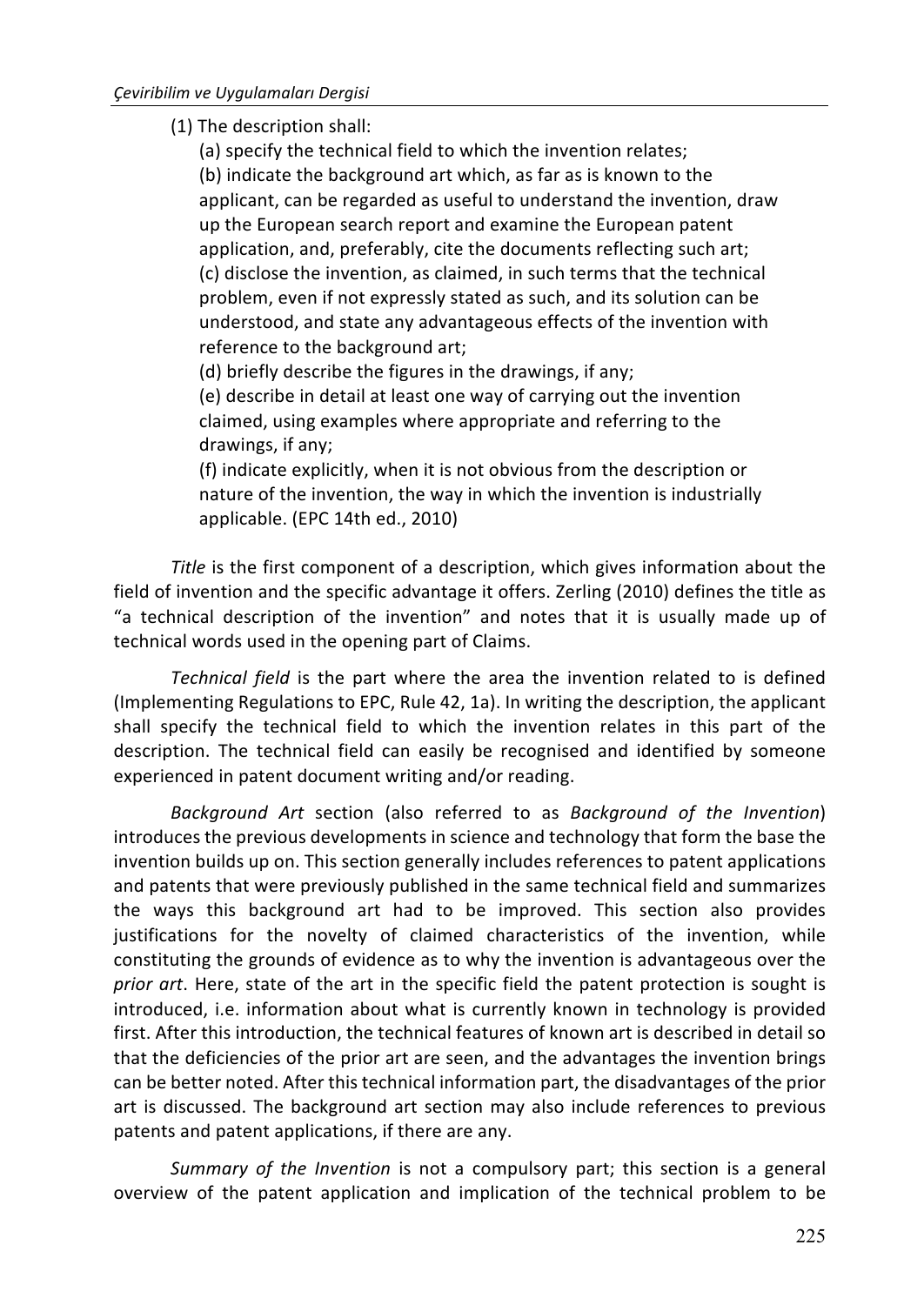solved. It is also referred to as "Brief Description of the Invention" since it briefly describes the method or product, lists the aims of the invention in terms of reducing the complexity of processes, improving quality, saving time and costs and so on, along with the advantages it aims to achieve. This summary, unlike the "abstract", is a general disclosure of the invention, which outlines the technical information without going further in detail. It provides the common characteristics applicable to all possible embodiments and does not include any reference to figures or to any specific preferable embodiment of the proposed invention.

*Brief Description of Drawings* is not usually given under a separate title within the description text, nor is required to be so. There are exceptions in which a sub-title, such as "Brief Description of Drawings" or "Legend to Figures", is provided. In this section, the drawings illustrating various embodiments (if there are any) are described in order to help readers better interpret the figures and thus the exemplary embodiments of the invention.

List of Reference Numerals is also an optional part of the description in which the reference numerals used in the figures are listed along with the technical (or scientific) names of the parts they correspond to. This section is of great help in the interpretation of the drawings, and is a valuable source of assistance. This is because a consistency among the reference numerals and the parts they refer to has to be achieved along with an overall terminological consistency throughout the text. It also serves as a checklist of terminology in the translation process, which shortens the time allocated to the editing of the translated text at the end of the process. After this point in the description documents, reference numerals are indicated next to the terms they refer to each time they appear. Reference numerals make the text harder to read, but help in accurate interpretation of the text.

*Disclosure of the Invention, or Detailed Description of the Embodiments part is* usually the most extended section of a patent description. In this part, one or more embodiments (or, in lay terms, practical, real life application) of the invention are described in detail, with reference to the drawings. As mentioned above, all the parts illustrated in figures are each assigned a reference numeral; these reference numerals are indicated whenever these parts are mentioned in the detailed description.

This section provides all technical details related to the embodiments of an "invention in a manner sufficiently clear and complete for it to be carried out by a person skilled in the art" (EPC Article 83). This description acts as a guide in understanding of Claims; that is, the detailed description is the part which renders the correct interpretation of Claims possible. It is clearly stated in Article 100 Paragraph (b) of the EPC that any failure to meet this requirement of clear and complete disclosure is considered a valid reason for opposition against the grant of patent right (EPC, 14th Edition, 2010).

Being rich in technical details entails excessive use of terminology and it makes detailed descriptions a challenge for the translators. Descriptions mostly require technical knowledge or a detailed terminology search before and during the translation,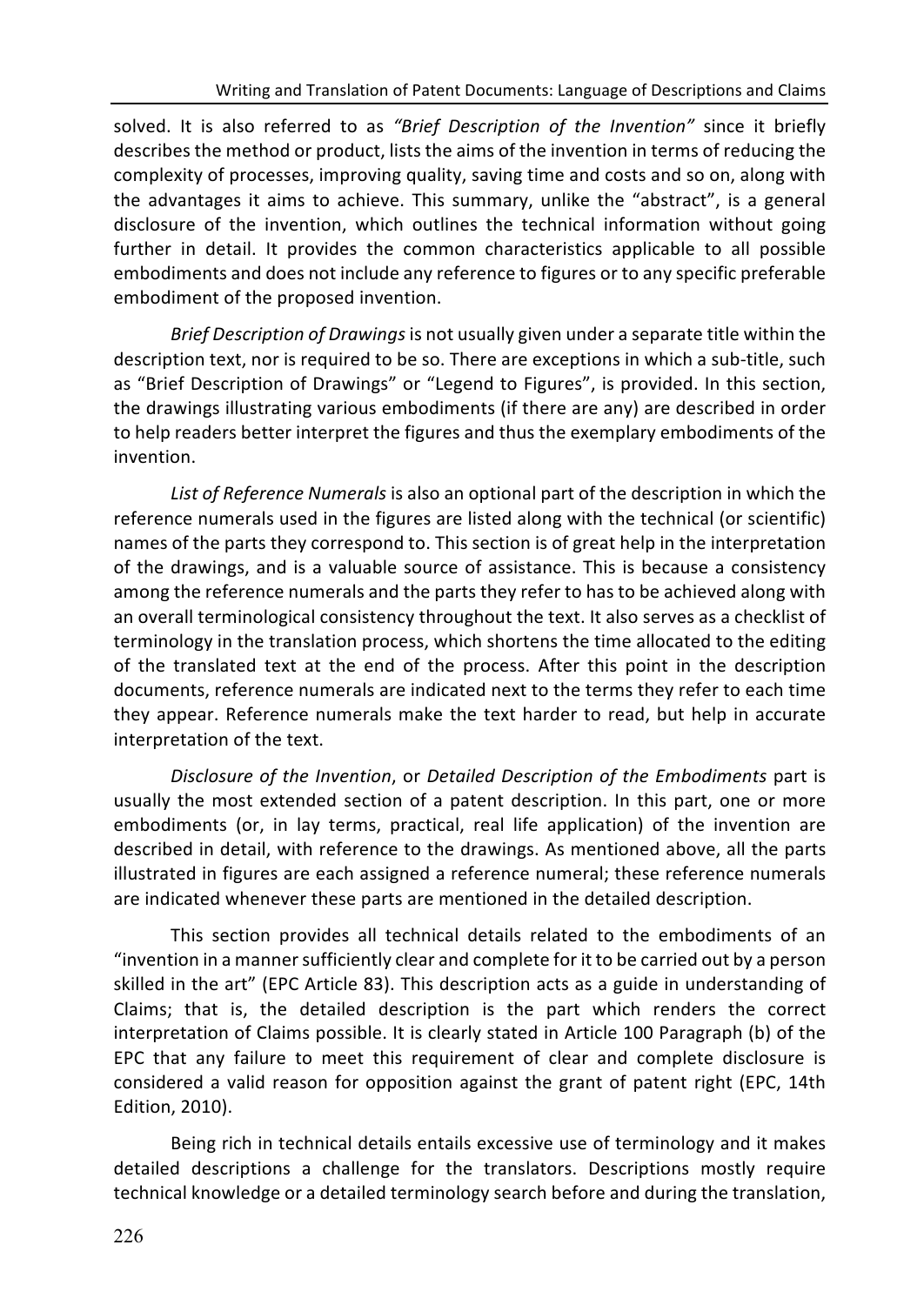so the translator spends most of his/her time and effort on this part. On the other hand, it is this detailed description that helps the translator in better understanding the structure and the scope of the Claims.

The patent descriptions in Turkish follow a similar format since the procedures are aligned. The flow of ideas explained above is also applicable to Turkish patent descriptions. 

## 2.2.1 Claims

The invention is described in description, but the scope of legal protection is determined by the Claims; this fact makes them a vital part both in legal and in translational terms (Daldeniz, 2004, p.45). The description part introduced above provides a basis and a justification for the Claims, and it is used for the interpretation of Claims (Article  $69(1)$ , EPC). As also stated in international documents, in Turkish patent legislation, the Claims are required to be within the boundaries set out in the description, i.e. Claims cannot exceed the features of the invention as disclosed in the description part of the application (Decree Law 551, Article 47). Another characteristic of patent Claims is that each "claim must consist of a single, albeit possibly very complex, sentence" (Sheremetyeva and Nirenburg, 1996).

As stated above, similar to other parts of a patent application, although it is possible to write Claims in a number of different ways, they have a particular format. Some Claim types accepted by authorities differ in terms of sentence structure and their specific language use. These different types of Claims will be introduced here with reference to examples taken from sample patent texts annexed to the application guide of FPO.

# *1.1.1.1 Types of Claims*

The most widely known classification of claim types is according to their relations to other Claims. A claim can be *independent*, that is it has no reference to other Claims and describes the characterizing features of the invention on its own, or claim can be dependent, which gives reference to a previous independent claim and adds some further technical characteristics to the claimed structure. Article 9 of the Implementing Regulations for the Decree Law 551 announces that an independent claim shall state all the main features of the invention. Rule 43 in the Implementing Regulations to the Part III of the Convention defines a dependent claim as "any claim which includes all the features of any other claim".

Claims can also be classified into two groups according to their sentence pattern. Advised are Claims consisting of two parts; in other words, they have a prior art portion (reference portion in dependent Claims) and a characterizing portion (EPO Guide, 2010, p.30). However, although quite rare, it is possible to come across Claims that have only the characterizing part, i.e. Claims that give no reference to the prior art and are therefore one-part Claims.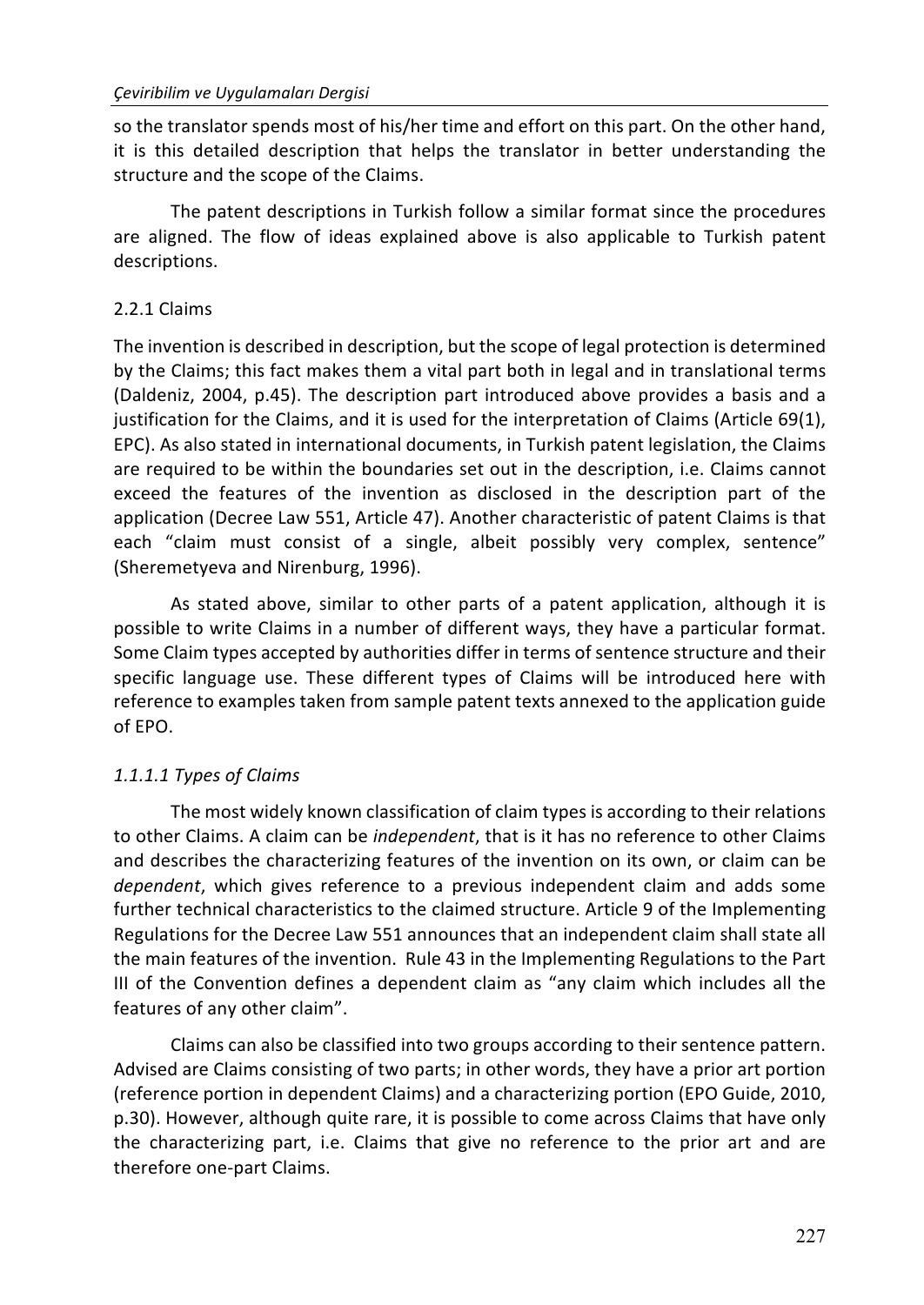Types of Claims will be exemplified in the analysis section along with their translations.

#### **2.3 Language use in Claims**

This peculiar language use in patent documents consisting of highly specialised terminology and complex sentence structures is most obvious in the Claims part. Though most of the terminology used in Claims is also used in other parts of patent documents, Sheremetyeva (2003) argues that a claim is also quite different in terms of its content and syntax. The difference in syntax noted here by Sheremetyeva (2003) must be due to the fact that these Claims consist of only one sentence (Lyon, 2005).

Daldeniz (2004) reminds that this is a well-known fact in patent literature. Each Claim having only one full-stop necessitates quite long sentences with almost unclear references within the sentence.

As seen clearly from the sample Claims presented above, the sentence structure used in Claims are more or less the same; no matter which sentence connector is used, the claim sentences are nominal sentences consisting of a number of phrases referring to each other. This is a fact also laid down by Sheremetyeva (2003), who adds "the obligatory form of a single extended nominal sentence,  $(...)$  frequently includes long and telescopically embedded predicate phrases." To someone unfamiliar with the technical field the invention is related to, these references may be mostly ambiguous especially in long independent Claims. To deal with the problems that are likely to arise, this is the point where the description is a source of reference which helps readers better understand the claimed features. This does not pose a burden for a person experienced in reading patent texts, the structure of these sentences are easily recognized and the relationships between the phrases become evident when one knows how to look at the text.

Another feature specific to the language Claims is the terminology used in the writing of them. Since there is an abundancy of terms used in patent Claims, the terms used in patent documents can be classified in two categories: some are "terms specific to the invention" which are novel terms used for the first time in the technical field in that particular invention, and some are "terms specific to the domain", which are used primarily in patent documents and not known by those unfamiliar with patent texts (Shinmori, Okumura, Marukawa and Iwayama, 2003).

Usually, the terminology of technical field is required in understanding the invention itself; however, besides the technical terminology, one has to know the functions of words or phrases specific to patent jargon in order to interpret Claims correctly. An example of the words specific to patent jargon may be the word "claim" itself; and its Turkish equivalent "istem", is not a word widely used by many other than those familiar with patent descriptions. Other terms specific to the patent Claims may be the sentence connectors which are "characterized in that", "characterized by" and "wherein". These phrases have a particular function in the patent domain because they signal the end of prior art and the start of characterizing portions of a claim. The same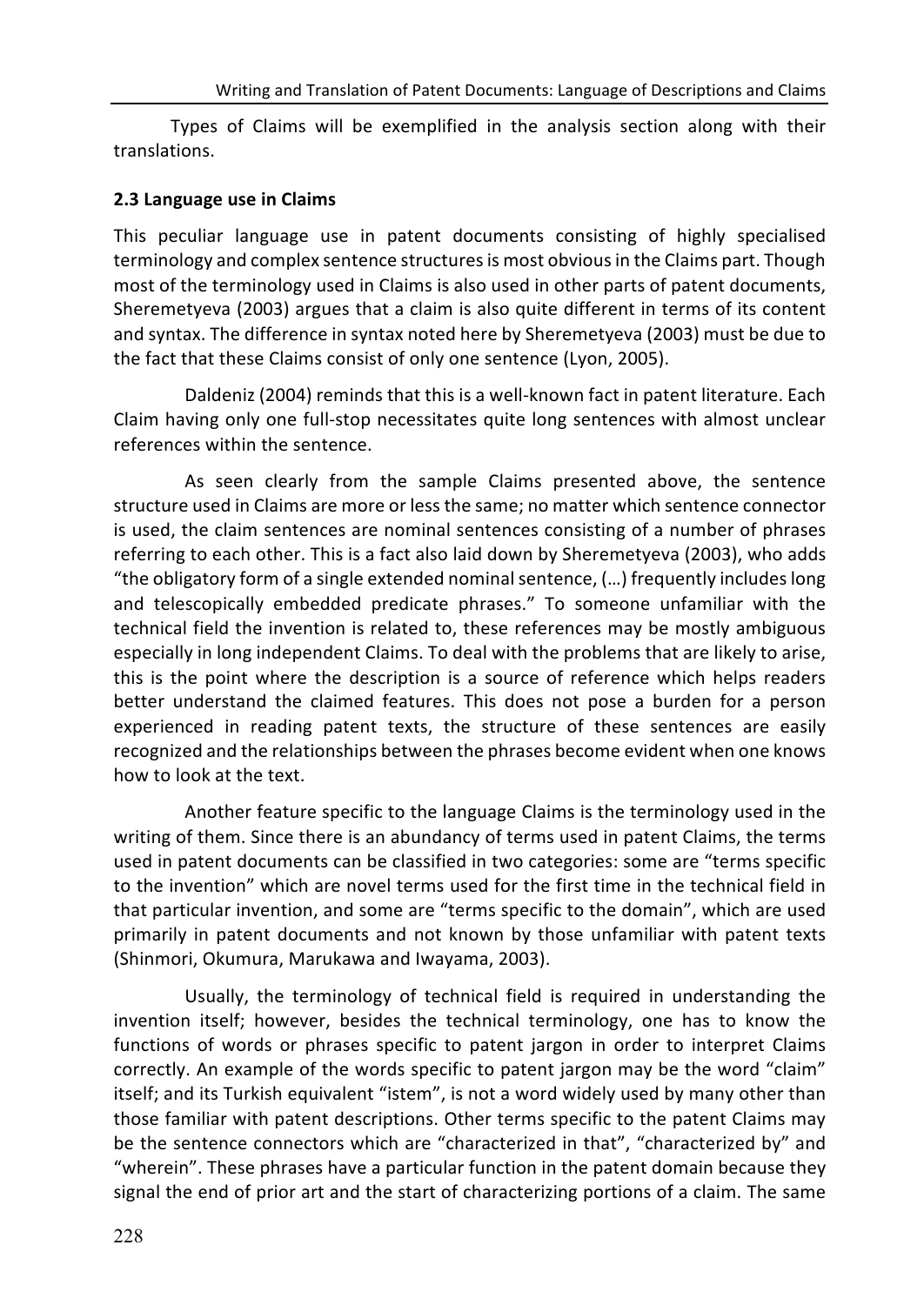thing applies to the Turkish equivalent of these phrases: "özelliği, ...dir". This is a formal requirement for Turkish patent applications that the claims should include "özelliği, ...dir" structure rather than sentences with "karakterize edilir" or any other possible translation (TPE Patent/Faydalı Model Başvuru Kılavuzu, 2019). The formal, structural and lexical requirements are strictly set in Turkish patent guidelines as well.

# **3. Theoretical Approach and the Translation of Patents**

When a patent document is read, it is easy to name patent documents as highly technical texts. The first thing that strikes attention is the field or context of a text. If a text is about something that is related to technology or science, then it is named as a technical one. Therefore, the distinction between scientific and technical texts is not clear-cut. This leads to the classification of technical texts together with scientific ones and there is no clear distinction between the two. Scholars tend to refer to these texts as technical and scientific texts and their comments about technical writing are always accompanied by scientific writing. This may be due to the fact that these types of texts (i.e. technical and scientific texts) are similar to each other in terms of their content. The term technical writing is used as an umbrella term covering different areas of language use; in accordance with this, Hirschhorn (1980) defined the prime objective of a scientific and technical writer as producing 'a clear, logical, accurate and succinct piece of literature for a specific use'  $(p. 6)$ .

This "specific use" as referred to by Hirschhorn (1980) is, when it comes to the patent documents, to produce a text that is describing an invention clearly. It is also obvious from the content of patent documents that the subject or the information presented in the document is related to a technical development. This fact automatically renders the patent application documents "technical texts".

Other characteristics that anyone can list when asked about the features of technical and scientific writing are the excessive terminology and the complex structures of language because of which the hard-to-comprehend message gets more unreachable. There is a specific language use, as stated by Erten (1997), free of style and any figures of speech when used properly. Byrne, opposing this view, expresses the use of style in technical texts:

In many cases, the importance or even existence of style in technical texts goes completely unacknowledged, due largely to the belief that because technical language is functional, it must be "plain" and stripped of any form of style or linguistic identity. In reality, however, technical translation is a highly complex endeavour and style is one of its most important facets.  $(2006, p. 5)$ 

Patent documents can be regarded as a good example of these; with frequent terminology and a style specific to patent writing. They include sentences of compound and complex structures and excessive use of terminology along with some expressions specific to patent documents. Any person familiar with patent application documents may easily notice that a sentence is taken from a patent document, even when they see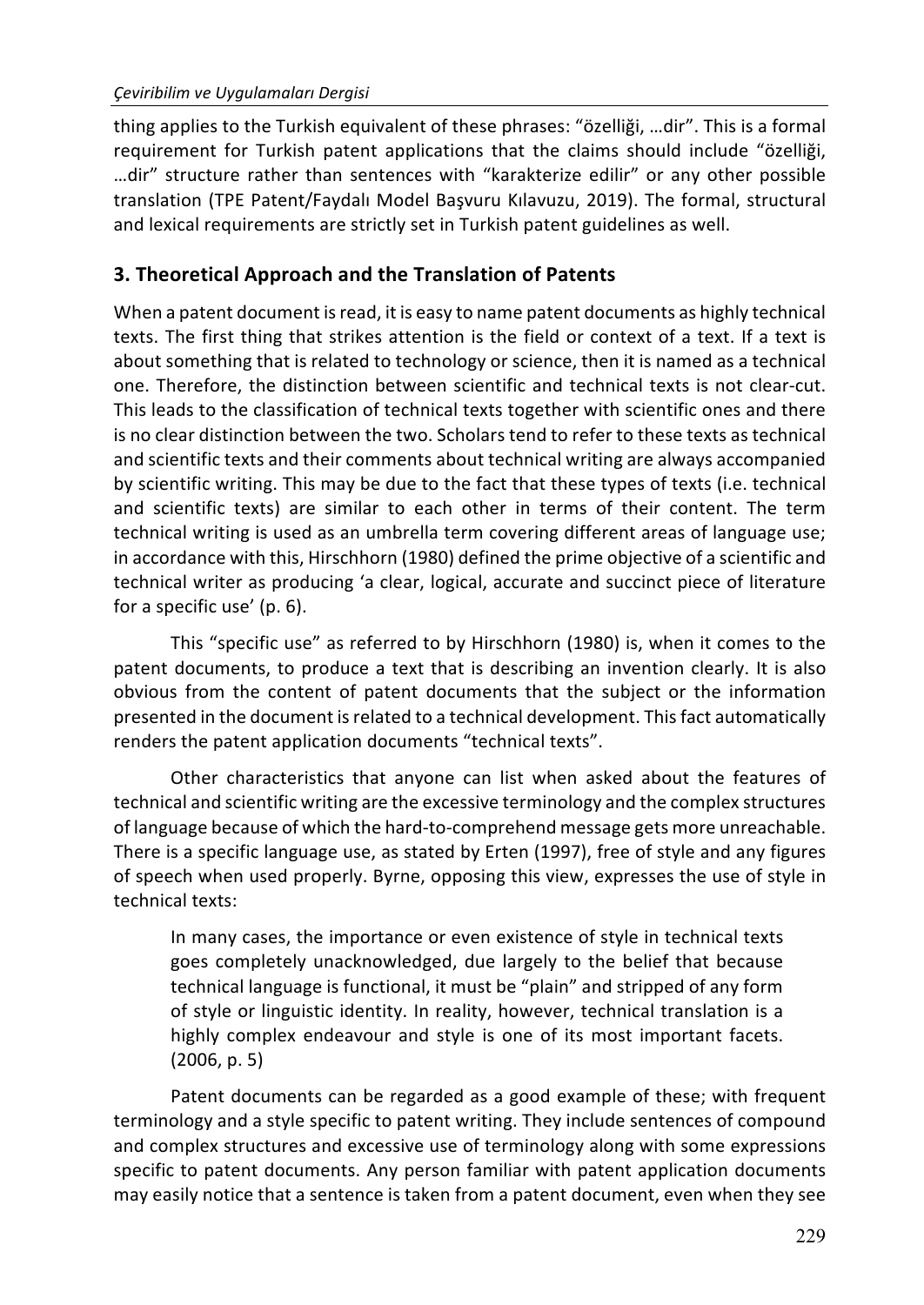a sentence in an unrelated context; more experienced patent document readers may even name the part of document these sentences are taken.

According to Jumpelt (1961, as cited in Aixela, 2004), the duty and the task of a technical translator is a highly specialised, knowledge-based and demanding one. The opinions of Finch (1969) are also in the same direction:

The specific difference of technical translator from the general translator is that he must have some knowledge of the subject which he is translating indeed, knowledge of the subject is usually of more importance than knowledge of the language.  $(1969, p.1)$ 

With this remark, Finch attributes the quality of the technical translation to the background knowledge of translator in the field concerned. If the translator lacks adequate knowledge in the technical field to which the translation is related, this may cause some problems during the translation process especially in the accurate transfer of content  $-$  or information  $-$  and terminology which is one of the components of technical writing and translation as noted by Erten (1997) who demands that "technical translation is distinguished from other types of translation by the special terminology used" (p. 19). This is obviously true to some extent; however, it would be neither linguistically nor theoretically appropriate if the excessive and sophisticated terminology is considered as the sole characteristic that makes a text technical.

In this respect, Jody Byrne (2006) discusses his view of technical translation as a multi-laterally affected performance and insists that the success or failure of technical translations depends on much more than just specialised terminology (p. 253). As mentioned before, with its certain style, diverging from the conventional classification of technical translation, patent translation emerged as a separate specialisation in translation in that it requires additional expertise that is specific to these types of texts.

## **3.1 Importance of Patent Translation**

The most crucial point demonstrating the importance of patent translation is the fact that translation of an application is considered to be the authentic text in Turkey. This is clearly stated in the Article 15 of the Regulation for the Implementation of EPC Pertaining to the Grant of European Patents: if the scope of the translation is narrower than that of the original European Patent document, the translation is regarded as the authentic text in determining the scope of protection in Turkey. In other words, the translation may cause a partial loss of patent protection rights in a country.

In previous sections, it was stated that the Claims are the most important part of a patent application since they are the determinants of the scope of protection. This fact adds a legal dimension to the text in question, rendering the translation of Claims a task demanding special attention from the translator. The translator, while translating the Claims, has to be aware of the writing style of Claims set out by the regulations in force in the target community, and s/he has to shape his/her translation accordingly. The decisions taken by the translator in this process are shaped primarily by the function the target text will serve: the translated Claims, just like the original ones, will determine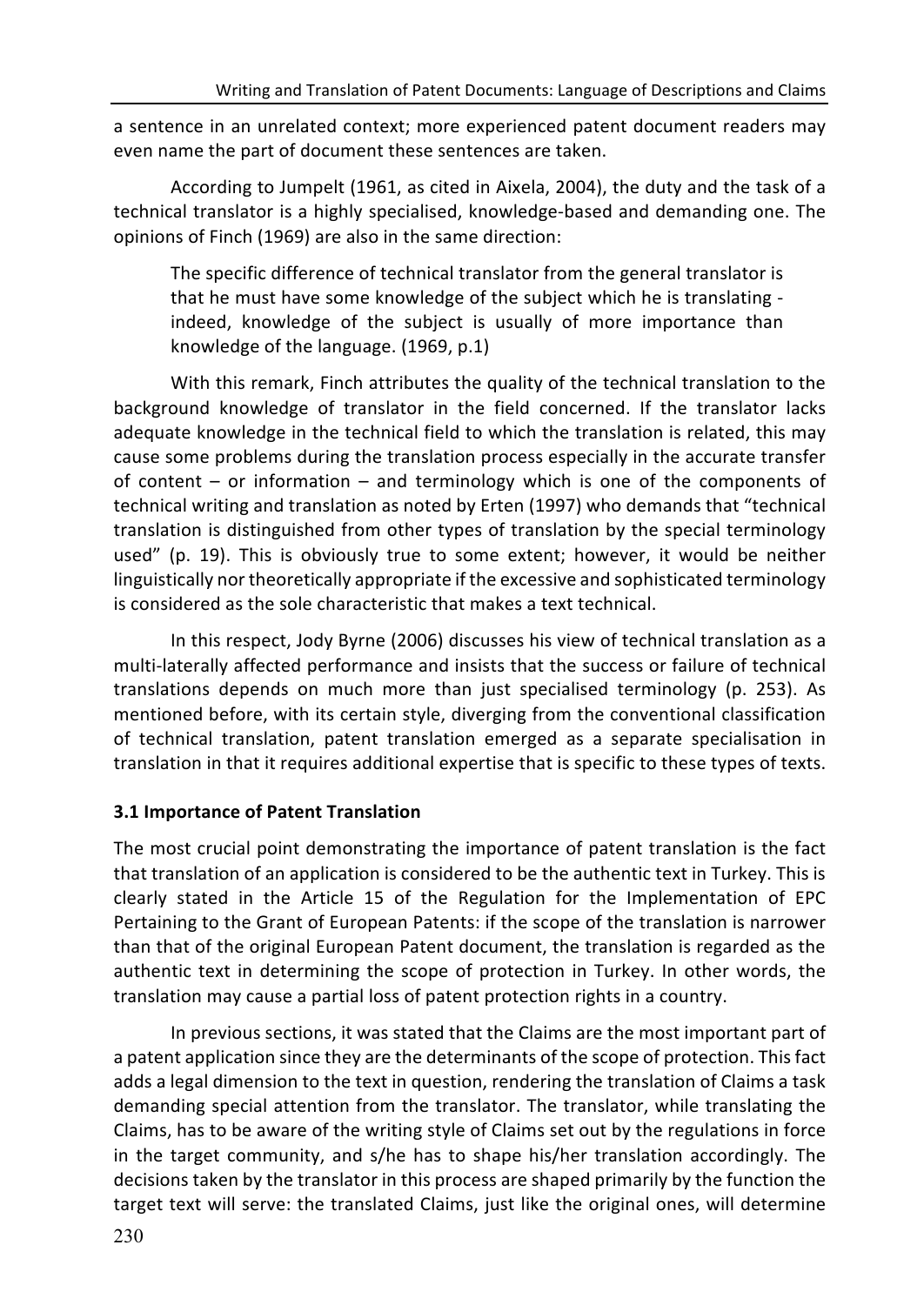the limits of the invention and will shape the borders of the patent right granted to an inventor. This clearly links patent translation to functional theories of translation, which on very broad terms claim that translation decisions are governed by the functions a document is intended to serve (example of such functional theories would be text typology of Reiss (1977), translational action of Holz-Mänttäri (1984), and Skopos Theory of Vermeer (1984) as listed by Munday (2001, p. 82). Also, there are other functional aspects that are to be preserved in the target language. For instance, the first and second parts of a Claim have different functions: the first part defines the prior art while the second part defines the characterizing portion. In addition to these, the function of sentence connectors within the sentence is noted by Daldeniz (2004) in her PhD dissertation: the function of sentence connectors is to mark the separation of the prior art and characterizing portions. And the characterizing portion is "novel", i.e. protected; if the position of elements within the sentence change, that would at the same time mean a change in scope of protection. Therefore, what is essential is to adhere to the scope and place of portions in the translation of claims.

In the next section, some example claims will be analysed in terms of their structure and translation decisions.

## **4. Analysis and Findings**

#### **4.1 Independent Claims**

| IC1                                                                                                                                                                                                                                                                                                                                                                                                                                                                                                                                                                              | <b>Translation of IC1</b>                                                                                                                                                                                                                                                                                                                                                                                                                                                                                                                                                                                                                                                               |
|----------------------------------------------------------------------------------------------------------------------------------------------------------------------------------------------------------------------------------------------------------------------------------------------------------------------------------------------------------------------------------------------------------------------------------------------------------------------------------------------------------------------------------------------------------------------------------|-----------------------------------------------------------------------------------------------------------------------------------------------------------------------------------------------------------------------------------------------------------------------------------------------------------------------------------------------------------------------------------------------------------------------------------------------------------------------------------------------------------------------------------------------------------------------------------------------------------------------------------------------------------------------------------------|
| A selvage for electric or mechanical lock<br>with a pivot (7) for a pawl engagement system,<br>comprising a rear fixing plate (2) in which two<br>links (4) with through holes (5) are pivoted<br>coaxially and independently, said holes<br>rotatably accommodating the ends (8) of said<br>pivot (7), characterized in that the diameter of<br>said ends (8) of the pivot (7) is smaller than the<br>diameter of said holes (5), producing a<br>mechanical play (9) that allows said pivot (7) to<br>tilt its own axis with respect to the pivoting axis<br>of said links (4). | İçerisinde uzunlamasına deliklerin<br>(5) yer aldığı iki bağlantı parçasının (4)<br>icerisine es eksenli olarak ve bağımsız bir<br>sekilde pivotların yerleştirilmiş olduğu, bahsi<br>geçen deliklerin (5) bahsi geçen pivotların<br>(7) uçlarını (8) kavradığı bir arka sabitleme<br>plakasına (2) sahip olan türde bir kilit<br>karşılığı olup, özelliği; bahsi geçen pivot (7)<br>uçlarının (8) çaplarının, bahsi geçen<br>deliklerin (5) çaplarından daha küçük olması<br>ve bu sayede bahsi geçen pivotun (7) kendi<br>eksenini, bahsi geçen bağlantı parçalarının<br>(4) dönme eksenlerine göre eğmesine<br>olanak sağlayan bir mekanik oynama<br>alanının (9) ortaya çıkmasıdır. |

Table 1. *IC1* and its translation

The original text, i.e. IC1, consists of noun clauses connected to each other in the first part and a separate sentence in the second part connected to the first part with the phrase "characterized in that". As seen above in Table 1, the translator used a single sentence to translate the IC1, which is a correct choice, since the teaching in the patent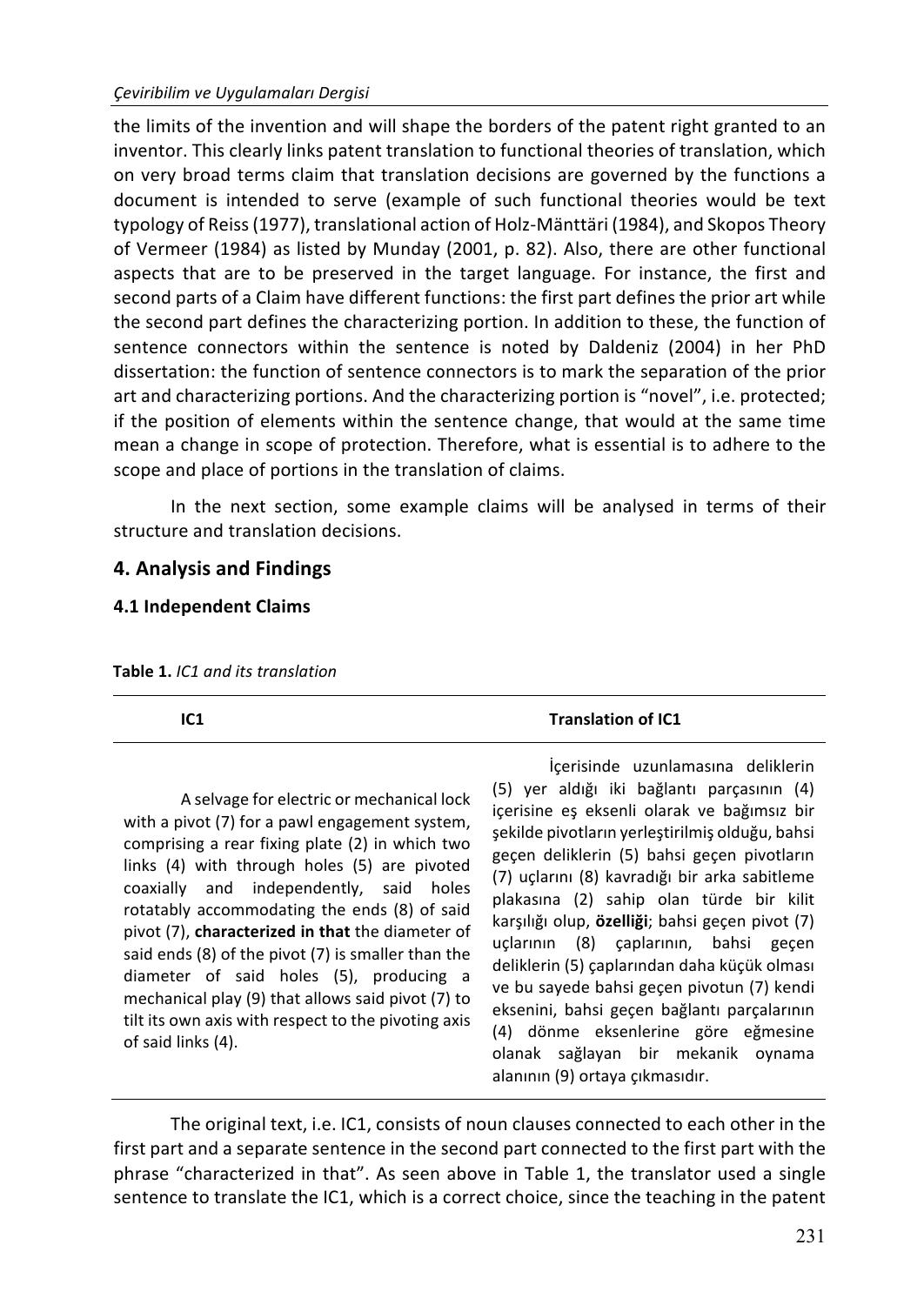literature that demands a claim to be a single sentence prevails. It is seen that the sentence connector "characterized in that" is translated as "özelliği" as suggested in the patent application guide of Turkish Patent Institute. The sentence connector "characterized in that" here, along with the function of connecting separate parts to form a single sentence, has the function of separating the prior art and characterizing portions of the claim. It is an indication of the beginning of the characterizing portion in which the new features for which the protection is demanded. And the sentence connector "özelliği" in the translated claim serves the same aim.

When analyzed at a deeper level, it is seen that the translator did not translate certain parts of the first clause defining the known art in the prior art portion. The clause defining locks as "electric or mechanical ... for a pawl engagement system" and the word "rotatably" in the prior art portion is not translated. It causes a broadening in the sense. When written in this way, the sentence, without defining parts, points to all locks of the known art: either "rotatable" or not, either electric or not, and either having a pawl engagement system or not. While the referred known lock is clearly specified in the original, it has a broader meaning in the translated document. The translator caused an unintentional change in the meaning of the Claim, which may have legal consequences, as was presented in the previous section regarding the writing of claims with reference to Article 15 of the Regulation for the Implementation of EPC Pertaining to the Grant of European Patents. What makes this mistake trivial is that the said mistranslation is not in the characterizing portion. The prior art portion refers to the technology already known in the art, and it is the characterizing portion where the protection is demanded. Therefore, the mistranslation here would not affect the scope of protection to a great extent.

| IC <sub>2</sub>                                                                                                                                                                                                                                                                                                              | <b>Translation of IC2</b>                                                                                                                                                                                                                                                                                                                  |
|------------------------------------------------------------------------------------------------------------------------------------------------------------------------------------------------------------------------------------------------------------------------------------------------------------------------------|--------------------------------------------------------------------------------------------------------------------------------------------------------------------------------------------------------------------------------------------------------------------------------------------------------------------------------------------|
| An umbrella carrier (1) adapted<br>to receive a folded umbrella and<br>provided with attachment means (5) for<br>removably securing it to an article of<br>luggage, and which includes a holster-<br>like perforated support element (2)<br>having openings (4, 10) which are closed<br>internally characterised in that the | Katlanmış bir şemsiyeyi içine<br>almak için adapte edilmiş ve bir bagaja<br>cıkarılabilir şekilde takılmak<br>icin<br>bağlantyı elemanları (5) ile donatılmış<br>olan ve içeriden kapanan açıklıklara (4,<br>10) sahip, tabanca kılıfı şeklinde bir<br>delikli destek elemanı (2) ihtiva eden bir<br>semsiye taşıyıcısı (1) olup özelliği; |
| openings (4, 10) are closed by water<br>repellent porous fabric.                                                                                                                                                                                                                                                             | açıklıkların (4, 10) su def edici gözenekli<br>doku tarafından kapatılıyor olmasıdır.                                                                                                                                                                                                                                                      |

**Table 2.** *IC2 and its translation*

The claim above shown in Table 2 is another good example of the most common claim type seen in patent literature. This claim again is a two part claim made up of a single sentence, consisting of a prior art portion and a characterizing portion. These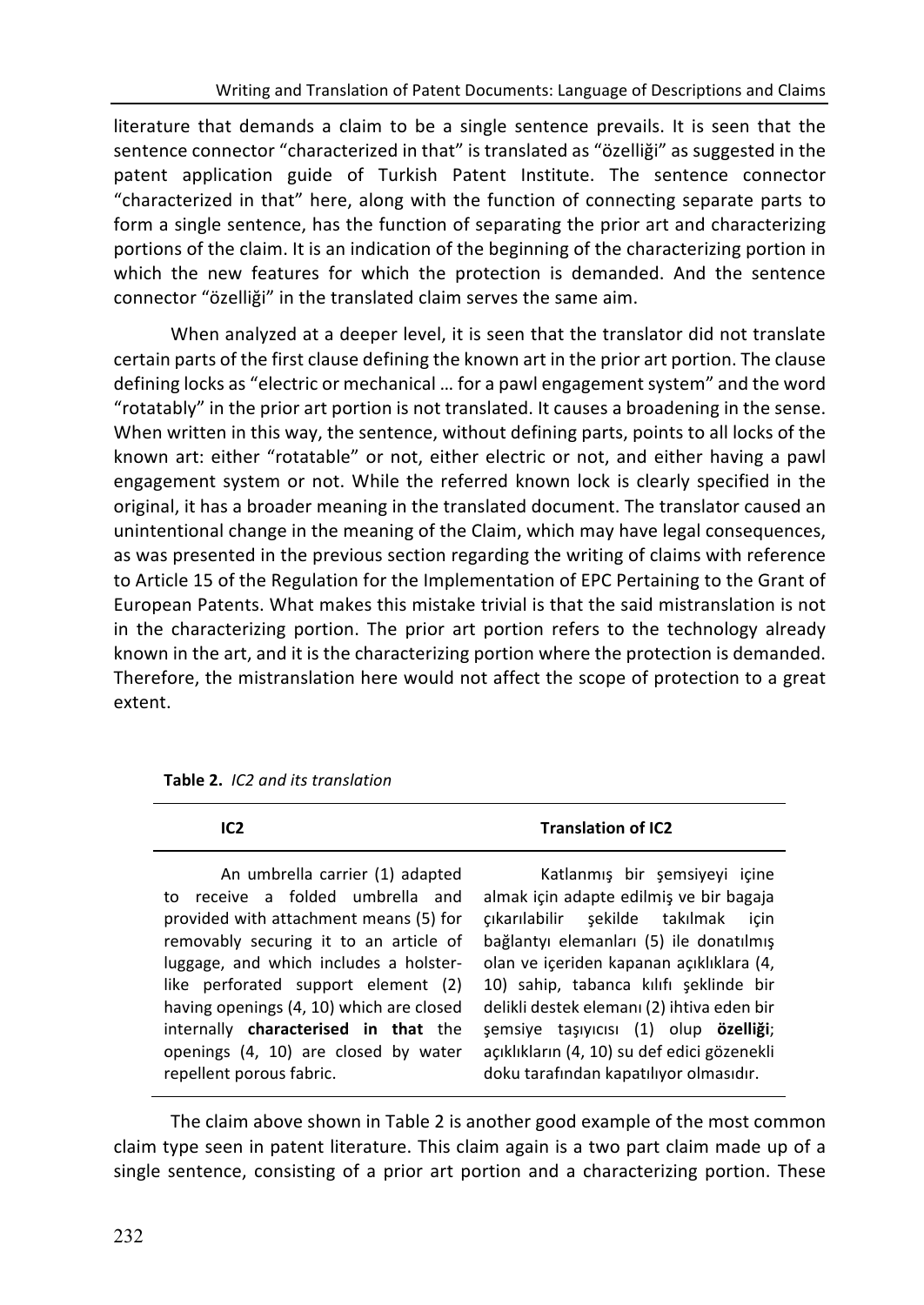**Table 3.** *IC3 and its translation*

portions are separated from each other with the help of sentence connector "characterized in that", as in the previous example shown in Table 1.

The function of the first part, i.e. the prior art portion is again to inform about the current status of the art, and the second portion gives information about the new feature the invention adds to the already known product. The translator preserves these functions of the claim, and translates it again in two separate parts and uses a functionally equivalent sentence connector "özelliği". Therefore, taking the predetermined way of writing Claims in Turkish into consideration, the translator produces a functionally equivalent sentence.

| IC <sub>3</sub>                                                                                                                                                                                                                                                                                                                                                               | <b>Translation of IC3</b>                                                                                                                                                                                                                                                                                                                               |
|-------------------------------------------------------------------------------------------------------------------------------------------------------------------------------------------------------------------------------------------------------------------------------------------------------------------------------------------------------------------------------|---------------------------------------------------------------------------------------------------------------------------------------------------------------------------------------------------------------------------------------------------------------------------------------------------------------------------------------------------------|
| A method of wrapping elongated<br>articles in groups, the method comprising<br>the steps of:                                                                                                                                                                                                                                                                                  | Uzun parçaların gruplar halinde<br>ambalajlanmasına yönelik bir metot<br>olup; bu metot șu adımları içerir:                                                                                                                                                                                                                                             |
| feeding a first and a second<br>pocket (6; 7) continuously along a first<br>and, respectively, second path (P1, P2)<br>having a common portion (T), the first<br>and the second pocket (6, 7) comprising,<br>respectively, a first and a second bottom<br>wall (12; 21), and first and second lateral                                                                         | sırasıyla bir birinci ve bir ikinci<br>alt duvardan (12; 21) ve birinci ve ikinci<br>yan duvarlardan (13, 22, 23) oluşan<br>birinci ve ikinci ceplerin (6, 7), ortak bir<br>kısma (T) sahip birinci ve ikinci geçit<br>(P1, P2) boyunca aynı sırayla sürekli<br>olarak beslenmesi;                                                                      |
| walls (13, 22, 23);<br>penetrating the second pocket (7)<br>with the first pocket (6) along the<br>common portion $(T)$ by inserting the first<br>lateral walls (13) of the first pocket (6)<br>between the second lateral walls (22, 23)<br>of the second pockets (7) to transfer a<br>group (3) from the first to the second<br>pocket (6, 7) together with a sheet (18) of | bir ambalaj malzemesi tabakası<br>(18) ile birlikte bir grubu (3) birinciden<br>ikinci cebe (6, 7) aktarmak için, birinci<br>cebin (6) birinci yan duvarlarını (13)<br>ikinci cebin (7) ikinci yan duvararı (22,<br>23) arasına sokarak, ortak kısım (T)<br>boyunca birinci cebin (6) ikinci cebe (7)<br>geçirilmesi;<br>birinci ve ikinci yan duvarlar |
| wrapping material;<br>gripping a first and a second flap<br>(57, 58), opposite and parallel to each<br>other, of the sheet (18) of wrapping<br>material between the first and second<br>lateral walls (13, 22, 23); and<br>extracting the first lateral walls                                                                                                                 | 22, 23) arasında<br>ambalaj<br>(13,<br>tabakasının<br>(18)<br>malzemesi<br>birbirleriyle karşılıklı ve paralel birinci<br>ikinci<br>kanatlarının<br>(57, 1)<br>58)<br>ve<br>kıstırılması;<br>birinci yan duvarların (13) ikinci<br>cepten (7) çıkartılması;                                                                                             |
|                                                                                                                                                                                                                                                                                                                                                                               |                                                                                                                                                                                                                                                                                                                                                         |

 $(13)$  from the second pocket  $(7)$ ;

the method comprising the further step of compressing the group  $(3)$ 

metot ayrıca, birinci yan duvarlar (13) ikinci cepten (7) çıkartılırken, birinci ve ikinci alt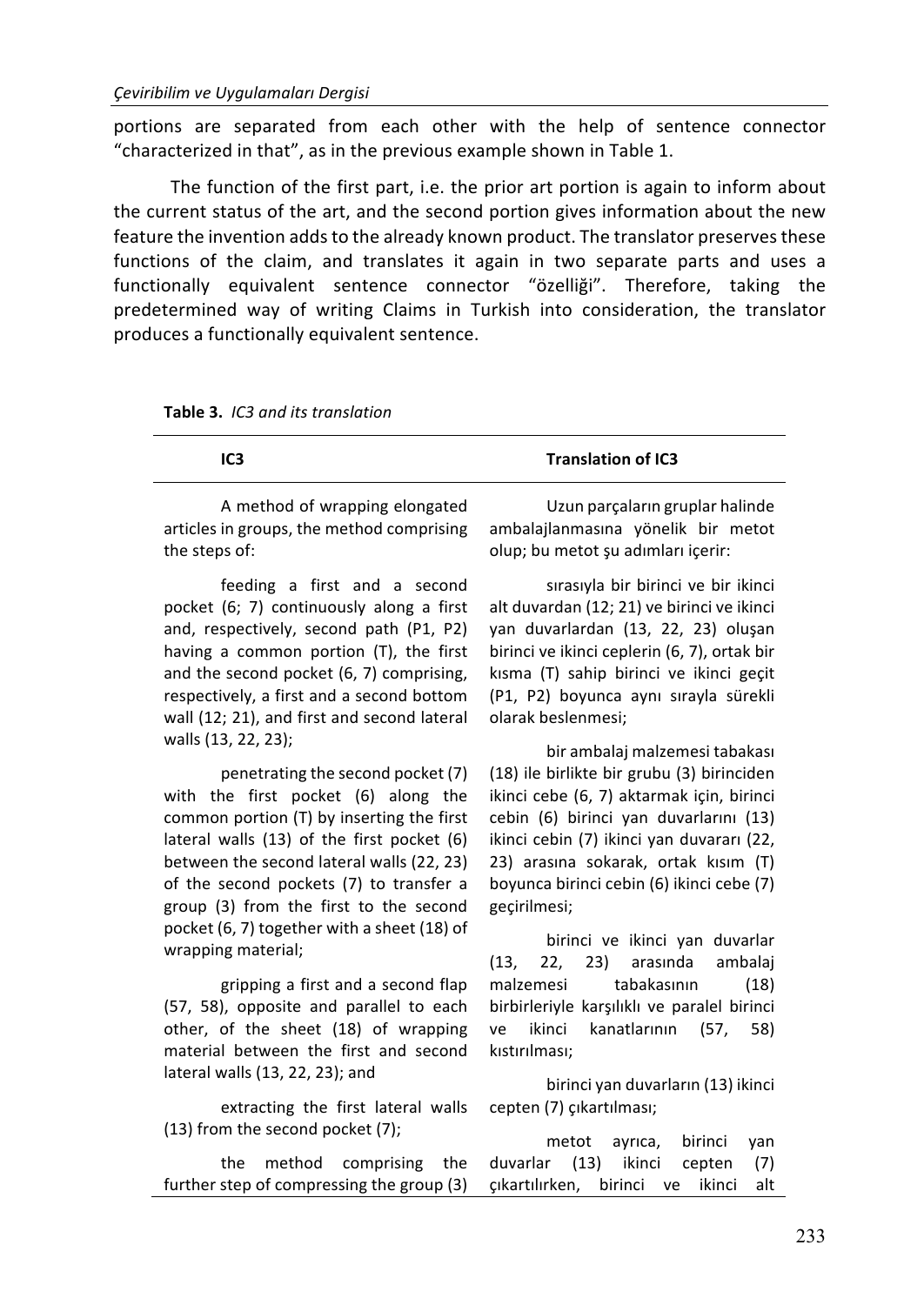| and a portion (56) of the sheet (18) of duvarlar (12, 21) arasinda, ambalaj  |         |
|------------------------------------------------------------------------------|---------|
| wrapping material between the first and malzemesi tabakasının (18) bir kısmı |         |
| second bottom wall (12, 21) when (56) ve grubun (3) sikistirilmasi adimini   |         |
| extracting the first lateral walls (13) from                                 | icerir. |
| the second pocket (7).                                                       |         |

The sample provided in Table 3, as clearly seen, does not have a sentence connector. This causes ambiguity as to where the prior art portion ends and where the characterizing portion starts. It also becomes clear here that the function of the phrase "characterized in that" is not only providing a connection but also highlighting the separate portions of a claim.

Here, the sentence flow is in a way that would be suitable for breaking up for translation; because the original sentence is too long and it already consists of smaller sentences tied to each other with the help of semicolons. As there is an obligation to use a single sentence in a claim, the translator has to follow the same format; both because any ambiguity has to be preserved as it will function as a legal text, and because there is a predetermined way of writing and constraints in claim writing.

In the original text, i.e. IC3, there is an ambiguity as to whether it has a prior art portion or it consists only of characterizing portion. This ambiguity is due to the lack of sentence connectors in the claim, which would mean in the first case, the last portion separated by a semicolon is protected or in the latter case, any feature listed in the claim is protected. It is important to note that such ambiguity can be solved by referring to the description text to understand what is included in the prior art and what is new. In fact, this is exactly what the description text is intended for: helping in the interpretation of Claims. 

No matter if the description text helps translator distinguish the prior and characterizing portions or not, the translator should not try to solve this ambiguity, as the text, however technical it may seem is also have a legal function. Changing anything in the claim, or clarification of any ambiguity may eventually mean loss of rights either for the inventor who would lose his/her patent right, or for the other possible users of the patented product who may lose their right to use it because of the monopoly granted to the patent holder. Any disputes on the interpretation of Claims are to be solved by competent authorities, i.e. legal persons in this case; it is not a task of the translator who is responsible only for preserving the function and conveying the meaning of a text through translation.

The ambiguity in the original Claim as to where the characterizing portion starts is preserved in the translated claim as we see in Table 3, since the translator followed the same pattern and used the same punctuation. Contrary to the advice for clarification or being concise in technical translation, the translator did not interfere in the text anyhow. This may be because the function of the text is a significant determinant in the translation strategy followed.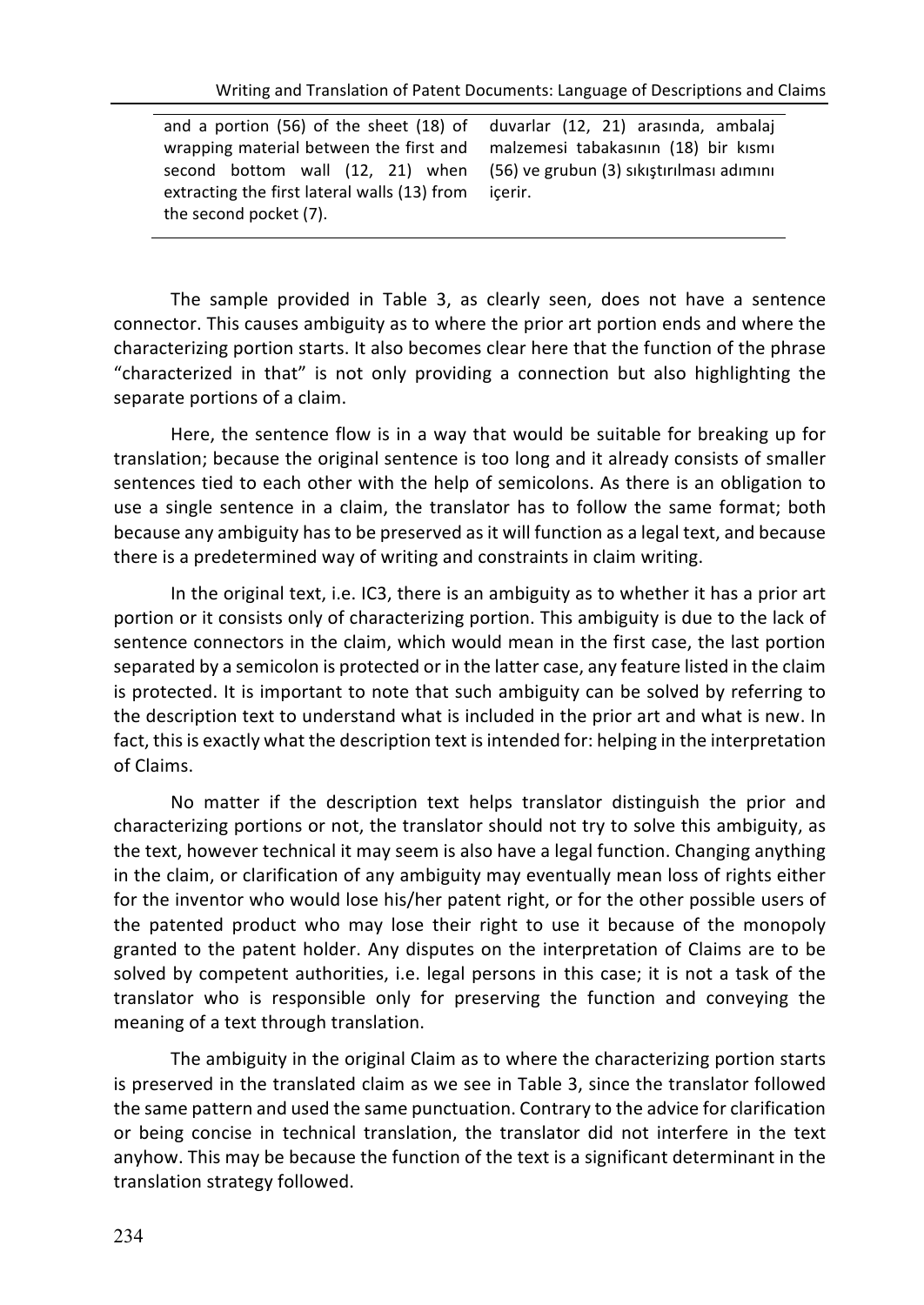#### **4.2 Dependent Claims**

Dependent Claims, are the Claims that have a reference to one or more of the preceding Claims, (cf. EPO Guide for Applicants, TPI Application Guide 2010; Loring, 2005, Pienkos, 2004). There is no limitation to the number of dependent Claims, there can be as many dependent Claims as needed, in order to list the new features of the invention for which patent protection is claimed in the most appropriate and comprehensible way.

The first sample dependent claim DC1 provided below is in a format that is most widely seen type of claim structure. The claim sentence, like others, has a reference portion and the characterizing portion. The translator translated the sentence in a way that the translated sentence will have the same pattern in the target language. As advised in patent application guides available in Turkish, the translated claim has "özelliği" as the sentence connector, which is sure to have the same function as the original did.

| <b>Table 4.</b> DC1 and its translation |
|-----------------------------------------|
|-----------------------------------------|

| DC1                                                                                                                                                                                                                                       | <b>Translation of DC1</b>                                                                                                                                                                                                                                              |
|-------------------------------------------------------------------------------------------------------------------------------------------------------------------------------------------------------------------------------------------|------------------------------------------------------------------------------------------------------------------------------------------------------------------------------------------------------------------------------------------------------------------------|
| The selvage according to claim 1,<br>characterized in that said pivot (7) is<br>substantially cylindrical, its ends (8)<br>having a smaller diameter and being<br>suitable to be accommodated in said<br>holes $(5)$ of the links $(4)$ . | İstem 1'e göre kilit karşılığı olup<br>özelliği; bahsi geçen pivotun (7) büyük<br>oranda silindirik olması, uçlarının (8)<br>daha küçük çaplara sahip olması ve<br>bağlantı elemanlarının (4) bahsi geçen<br>deliklerine (5) verlesmeye<br>uvgun<br>şekilde olmasıdır. |

The translator here paid particular attention to provide exact equivalents of terms, and this feature was evident throughout the sample patent application document SD1. The translator tried to find an exact equivalent for such terms as "selvage" and *"link"*, and attempted to give the exact meaning in two words: rather than borrowing "selvage", s/he translated it as "kilit karşılığı" or rather than translating "link" as "bağlantı" which would cause additional meanings that may even refer to a "connection" or to a "circuit", s/he translated it as "bağlantı elemanı" to refer precisely to the specific part mentioned. This demonstrates that the translator is aware of the legal function of the translated text and the possible outcomes that may be faced in case s/he changes the meaning of words.

In the next example of a dependent claim DC2 below in Table 5, there is a sentence connector that is not as common as *characterized in that* in claim writing. However, *in which* has the same function as *characterized in that*; that is, signalling the end of reference part and the beginning of characterizing portion, which is the main structure in each Claim.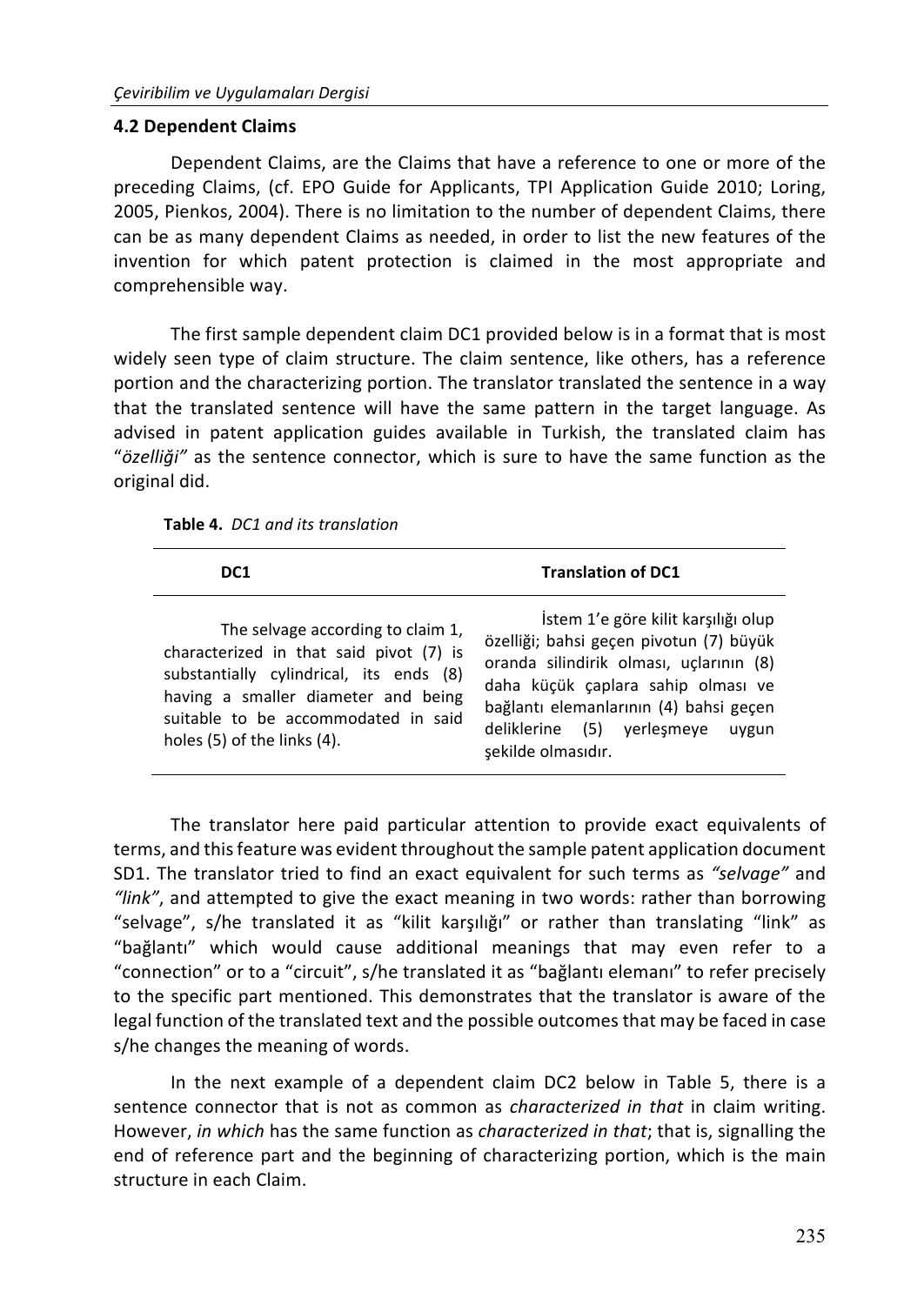| Table 5. DC2 and its translation |  |  |  |  |  |
|----------------------------------|--|--|--|--|--|
|----------------------------------|--|--|--|--|--|

| DC <sub>2</sub>                            | <b>Translation of DC2</b>                     |
|--------------------------------------------|-----------------------------------------------|
| An umbrella carrier (1) as claimed in      | Istem 1'e gore semsive tasivicisi (1)         |
| claim 1 in which the perforated support    | olup, özelliği, delikli destek elemanının (2) |
| element (2) is provided as a substantially | esasen silindirik bir tüp olarak tedarik      |
| cylindrical tube.                          | edilmesidir.                                  |

The translator translated the sentence connector "in which" as "özelliği", which is generally accepted as the equivalent term for "*characterized in that"*. This is a clear indication that the translator here is aware of the function the phrase "in which" possesses, and is also aware of the target text tradition in which the sentence connector preferred most is özelliği. In this light, the translator was successful in creating the same effect in terms of function without leaving any doubt as to the meaning of this claim.

#### **Table 6.** *DC3* and its translation

| DC3                                                                                                                                                                                                                                                                         | <b>Translation of DC3</b>                                                                                                                                                                                                                                                                            |
|-----------------------------------------------------------------------------------------------------------------------------------------------------------------------------------------------------------------------------------------------------------------------------|------------------------------------------------------------------------------------------------------------------------------------------------------------------------------------------------------------------------------------------------------------------------------------------------------|
| A method as claimed in Claim 1, and<br>comprising the further step of folding the sheet<br>(18) of wrapping material into a U by pushing<br>the sheet (18) of wrapping material into the<br>second pocket (7) by means of the ends (45) of<br>the first lateral walls (13). | İstem 1'de açıklandığı şekliyle bir<br>metot olup, ayrıca birinci yan duvarların (13)<br>uçları (45) aracılığıyla ambalaj malzemesi<br>tabakasının (18) ikinci cebin (7) içine doğru<br>itilmesiyle, ambalaj malzemesi tabakasının<br>(18) U seklinde katlanmasından oluşan bir<br>adım daha içerir. |

Unlike DC1 and DC2, the third sample dependent claim, DC3, does not have a sentence connector. The translated version of DC3 does not include a sentence connector, either. It can be seen that the translator did not change the sentence structure while translating the claim. The original sentence consists of two parts with different functions, similar to the previous examples of dependent Claims: a reference and a characterizing portion. Here, the difference is that the characterizing portion does not begin with a marker such as "wherein", or in other words, sentence connector is not present in this case. However, it is obvious to the reader where the reference ends and where the characterizing portion starts. In order to preserve this structure, the translator uses "olup" at the end of the first part and thus warns the reader that a separate part with a different function is coming. Therefore, at sentence level, the reference and characterizing functions of two parts and in general, overall the legal function of the claim is preserved.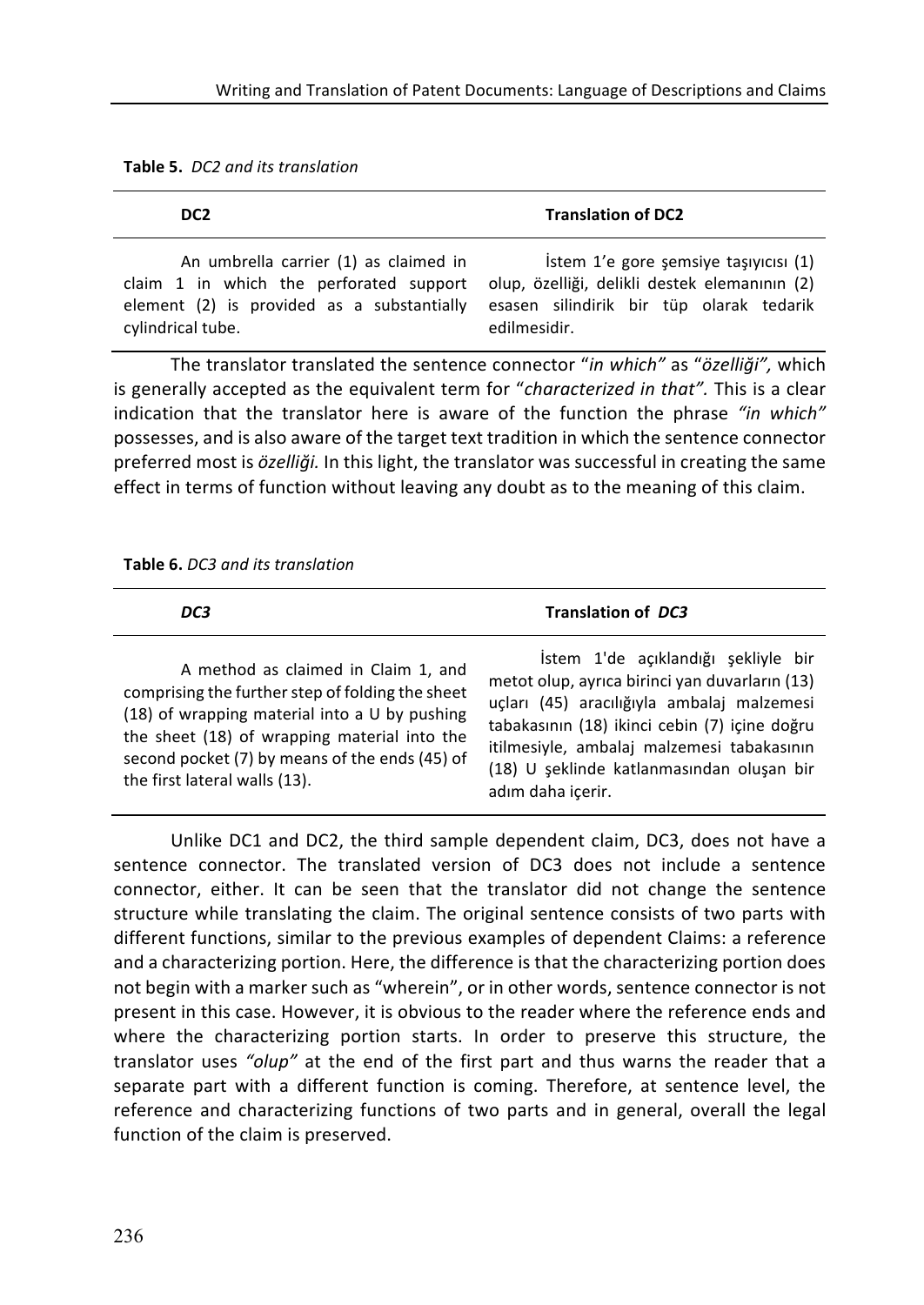The fourth dependent claim DC4, similar to all previous claim examples, consists

|  |  |  | Table 7. DC4 and its Translation |
|--|--|--|----------------------------------|
|--|--|--|----------------------------------|

| DC4                                             | <b>Translation of DC4</b>                      |
|-------------------------------------------------|------------------------------------------------|
| The process of Claim 1 wherein step b           | Istem 1'deki proses olup, burada b             |
| includes reacting the starting material with an | basamağı başlangıç maddesinin bir amid ya      |
| amide or an acetal.                             | da bir asetalle reaksiyona sokulmasını içerir. |

of two parts; what makes it different is the sentence connector "wherein", the second most common sentence connector encountered in patent literature. The translator here again, aware of the specific writing style of patent Claims, translated the claim according to the target text norms to produce a functionally equivalent text.

Another token important in this claim is the translation of the term "process" as "proses" rather than "süreç" which is the Turkish equivalent for the original term. Here, as the subject matter of the invention is in the field of chemistry, the translator uses the term as used in the technical field and do not need to apply any clarification or domestication. This is again due to the *function* of the text: the Claims are intended to give information to the "persons skilled in the art", not to a lay person.

## **5. Discussion and Conclusion**

In the light of the theoretical framework and the analysis above, a discussion regarding the issues this paper set out to address will be provided in this section, along with implications for further research and practice. In line with the first claim that patent documents should be considered as a separate specialized subfield of technical translation, the distinct characteristics of the language used in each part of these documents were provided. As can be seen from the presentation of textual conventions and examples, these texts contain technical and scientific information and terminology, which were defined as properties of technical texts by various scholars (cf. Hirschorn, 1980; Erten, 1997). In addition to this, more recent approaches to technical text genre mentioned use of a certain way of writing, or *style* (Byrne, 2006), which is comprehensively defined for patent writing in various legal guides and by regulations (Taner, 2011). In parallel with these ideas in literature, the patent documents, especially the Claims, have a unique style and language structure. At this point, as seen above in the previous sections and as a response to the second issue raised in this paper, it can be suggested that patent translation might be considered a specific area of technical translation. 

This specialization relates to the background information required on the part of the translator. Finch (1969) linked the quality of the technical translation to the background knowledge of translator in the field concerned. With their legal function alongside the technical textual properties, the patent translations require expertise in this specific text type. As a specific example, even though using the strategy of reformulation of sentences would not be a problem for the description, the Claims necessitate the use of long sentences which should adhere relatively strictly to the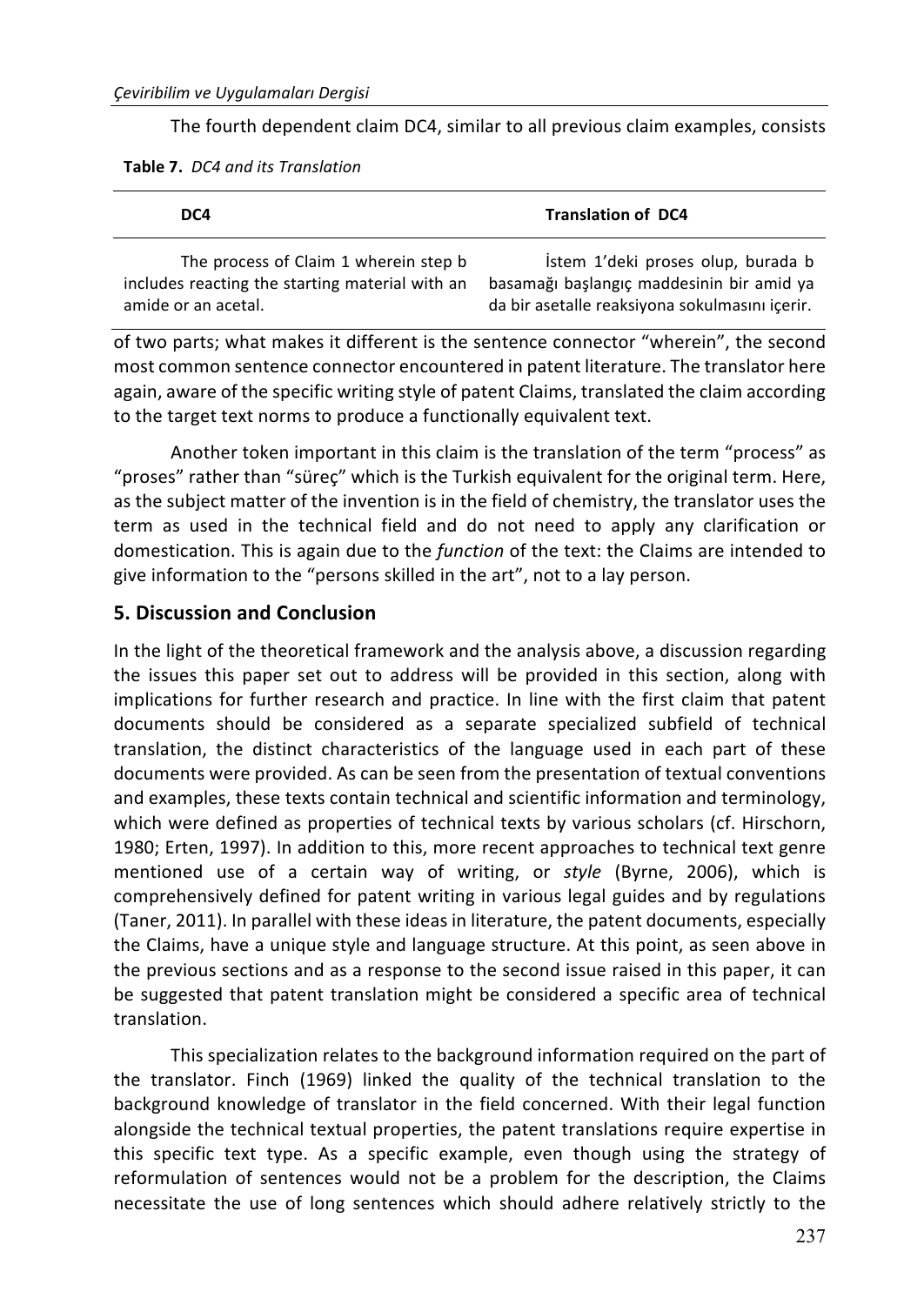ordering and wording conventions specified for the TL patent texts, otherwise might change the scope of protection. This is very important in that it is the target text, not the source text, that defines the scope of protection in a designated country in cases of legal disputes. Another vital restriction relating to this, for example, is that the translator cannot, as would usually do, clarify or resolve ambiguities; since this might mean an extension and/or reduction in the scope of patent protection. In this respect, translating patents would require expertise and specialization in this specific genre of technical translation, as Finch (1969) suggested. Therefore, translation decisions are guided not only by the text itself and specific textual and terminological conventions, but also by all the functions -be it technical or legal- they are meant to serve, as would most functionalist theories of translation (cf. Venuti, 2000; Munday, 2001) argue.

All in all, writing and translation of patent documents, especially of Claims, demand a more specific approach by the translator both in terms of knowledge in the technical field and in terms of the expertise in what this specific genre of translation demands. The previous literature mainly described the present situation and presented examples for patent translation (e.g. Daldeniz, 2004) but did not provide a comprehensive discussion on these various factors that shape translator's decisionmaking. In addition, this study advances the previous literature in that it asserts that it is not merely the technical and terminological knowledge, but in fact the expertise in this specific genre and style of writing that brings quality in translation: therefore, translation of patents should not be regarded as a secondary task but a profession and specialization in its own right.

The descriptions regarding parts of patent documents and analyses of example claims presented in this paper manifest themselves directly in translation practice. In this respect, this study might serve as a practical and compact introduction for the professional and prospective translators aiming to specialize in patent translation. With the strategies and restrictions discussed with reference to real examples from the Claims, this study might contribute to patent translation practice and in the training of translators. In this paper, the sentence structure in Claims was elaborated on; however, it was not possible to present analyses of other parts of the patent documents within the scope of this article. As an implication for further research, more studies can be conducted on the discourse of separate parts of patent documents, and syntactic and lexical analyses might be presented for the reference of translators specializing in patent translation.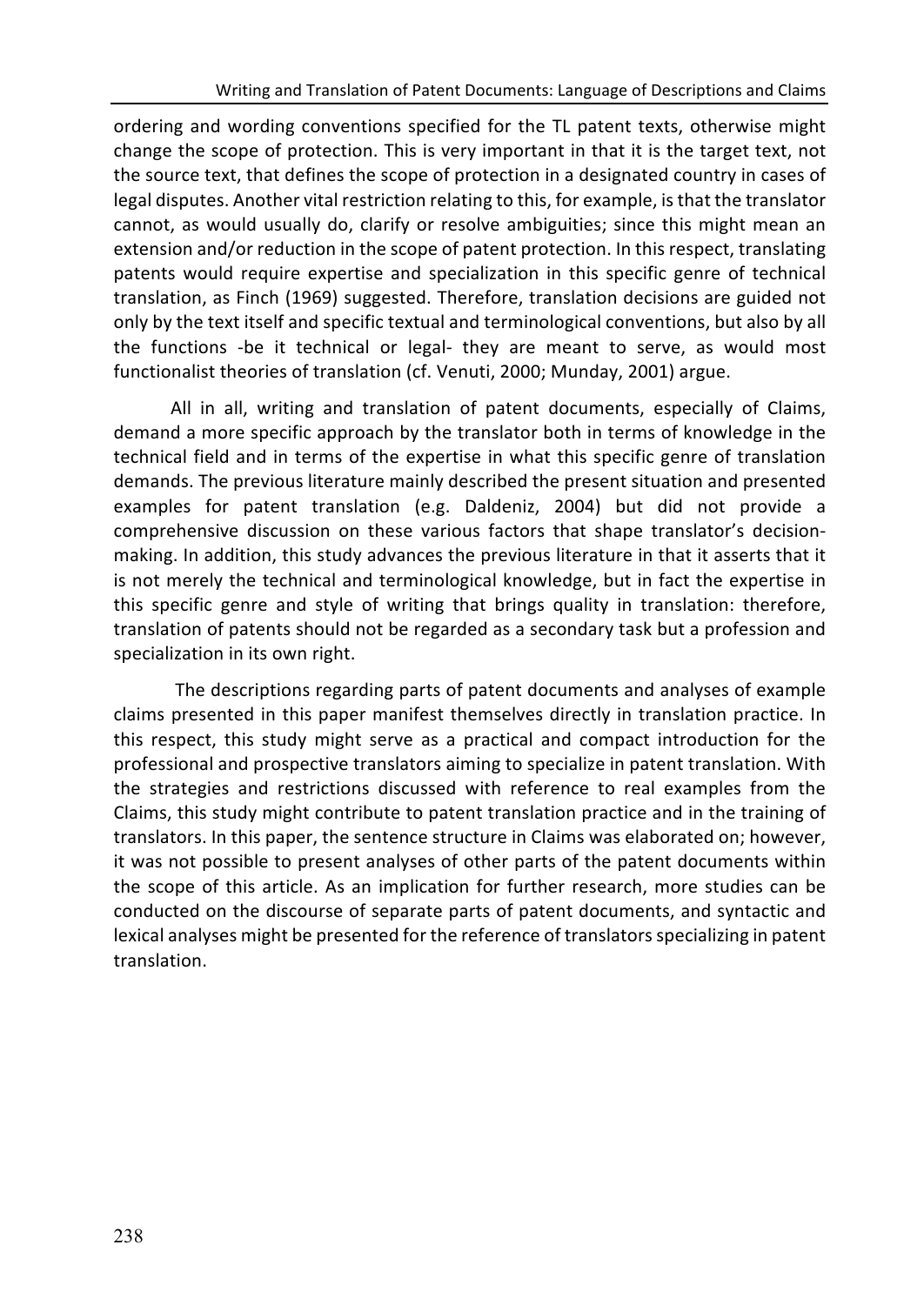#### **References**

- Ascheron, C. and Kickuth, A. (2005). Make your mark in science: Creativity, presenting, publishing, and patents: A quide for young scientists. Hoboken, NJ: Wiley.
- Byrne, J. (2006). *Technical translation: Usability strategies for translating technical* documentation. Dordrecht, Netherlands: Springer.
- Byrne, J. (2007). Caveat translator: Understanding the legal consequences of Errors in Professional Translation. Journal of Specialised Translation 2007, 7, 2-24.
- Carr, F. K. (2009). *Patents Handbook.* North Carolina: McFarland.
- Daldeniz, E. (2004). *Kültürlerarası aktarımda dil ve çeviri olgusuna bakış Bir metin alt türü olarak patent metinlerinin türkçede oluşum serüveni.* (Unpublished PhD Dissertation) İstanbul Üniversitesi, İstanbul.
- Erten, A. (1997). Approaches to technical translation. *Çeviribilim ve Uygulamaları Dergisi*, 7, 17-22.
- Estrin, H. A. (1963). *Technical and professional writing: A practical anthology.* New York: Harcourt, Brace and World.
- European Patent Office (May 2010). *How to get a European patent: Guide for applicants.* 13<sup>th</sup> ed. Retrieved from http://documents.epo.org/projects/babylon/eponet.nsf/0/8266ED0366190630C12575E 10051F40E/\$File/guide\_for\_applicants\_part1\_05\_10\_en.pdf
- European Patent Convention [EPC] (1973).  $14^{th}$  Edition, August 2010. European Patent Office. Retrieved from: http://documents.epo.org/projects/babylon/eponet.nsf/0/7bacb229e032863dc12577ec 004ada98/\$FILE/EPC\_14th\_edition.pdf
- Finch, C. (1969). An approach to technical translation: An introductory quide for scientific readers. Oxford and New York: Pergamon Press.
- Harhoff, D.; Hoisl, K.; Reichl, B. and van Pottelsberghe de la Potterie, B. (2007). Patent validation at the country level - role of fees and translation costs. *CEPR Discussion Paper No 6565.*
- Hirschhorn, H. H. (1980). *Writing for science, industry, and technology*. New York: D. Van **Nostrand**

Hitchcock, D. (2009). Patent searching made easy (5<sup>th</sup> Edition). California: Nolo.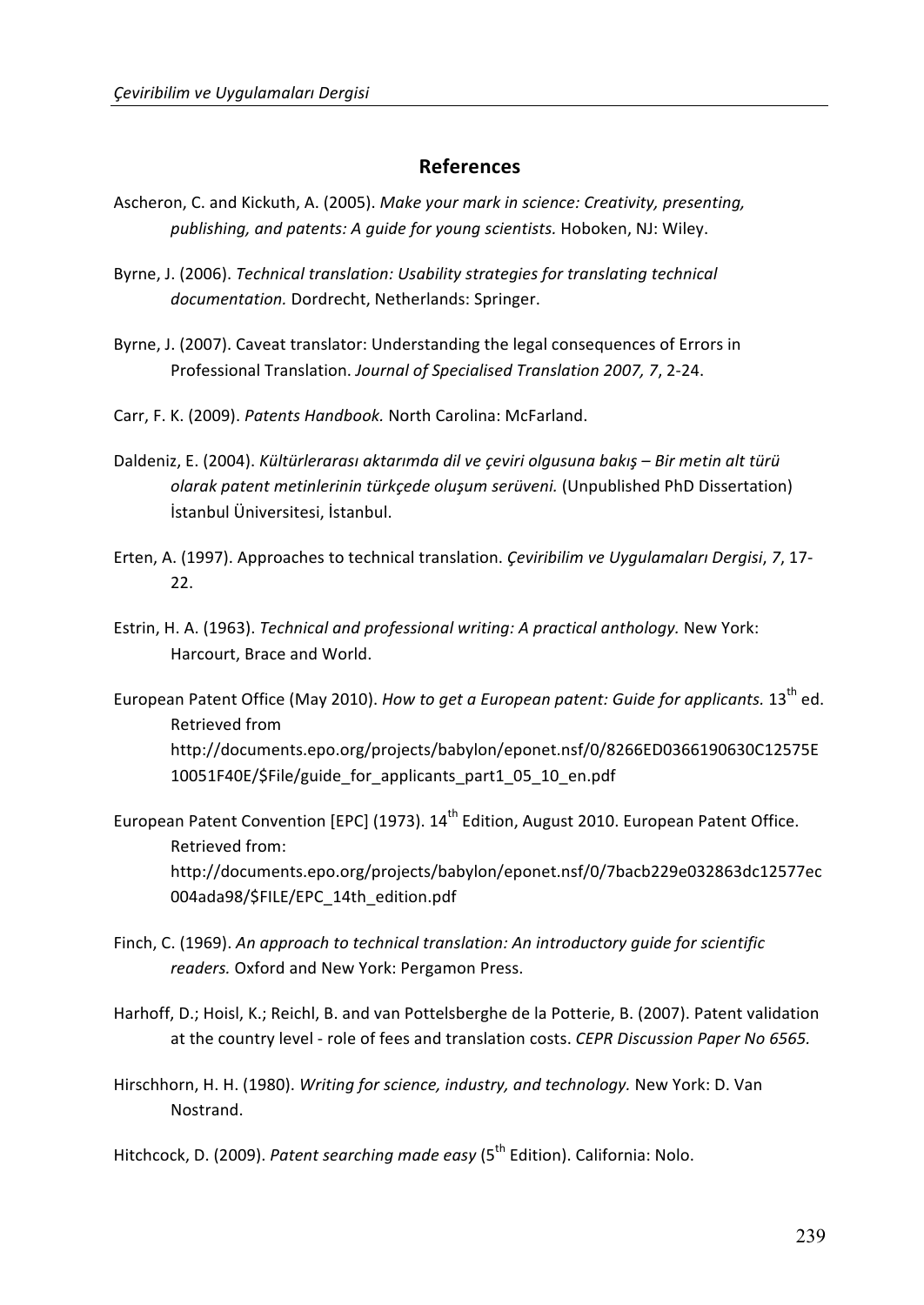- Lefevere, A. (1992). *Translation, history, culture: A sourcebook*. London and New York: Routledge.
- Loring, D. (2005). The patent litigation. Chicago: American Bar Association.
- Lyon, M. (2005). Japanese patents: Practical course in technical translation. Rockville, USA: Schreiber Publishing.
- Maksimova, E. A. (2009). *Russian translation: Theory and practice.* Hoboken, NJ: Taylor and Francis.
- Mimick, R.; Smith, W. E. and Thompson, M. (2005). *Business diagnostics.* Canada: Trafford Publishing.
- Mohan, C. (2011, May 12). *How to write an effective description for your patent application*. Retrieved from: http://ezinearticles.com/?how-to-write-an-effective-description-foryour-patent-application&id=6262562
- Munday, J. (2001). *Introducing translation studies Theories and applications.* London and New York: Routledge.
- Pasa, B. and Benacchio, A. (2005). *The harmonization of civil and commercial law*. Hungary: Akaprint Nyomda.
- Patent Cooperation Treaty [PCT] (1970) As in force from April 1, 2002. World Intellectual Property Organization. Retrieved from http://www.wipo.int/pct/en/texts/articles/atoc.htm
- Pienkos, J. T. (2004). *The patent quidebook.* Chicago: American Bar Association.
- Sheremetyeva, S. (2003). Natural language analysis of patent claims. In *Patent '03 Proceedings of* The Acl-2003 Workshop On Patent Corpus Processing (pp. 66-73). Stroudsburg, PA, USA: Association for Computational Linguistics.
- Sheremetyeva, S. and Nirenburg, S. (1996). Generating patent claims. In *Proceedings of The* 8<sup>th</sup> *International Workshop on Natural Language Generation.* Herstmonceux, Sussex, UK.
- Shinmori, A., Okumura, M., Marukawa, Y. and Iwayama, M. (2003). Patent Claim Processing For Readability: Structure Analysis and Term Explanation. *ACL-03 Workshop on Patent Corpus Processing*, pp. 56-65.
- Taner, G. (2011) A descriptive study on the Turkish translations of European patent documents. (Unpublished MA Thesis) Hacettepe University, Institute of Social Sciences, Ankara.
- Tankha, A., Bout, L., Fernandes, S. and K.S., S. (2011). *Patent your idea.* Bloomington: Authorhouse.